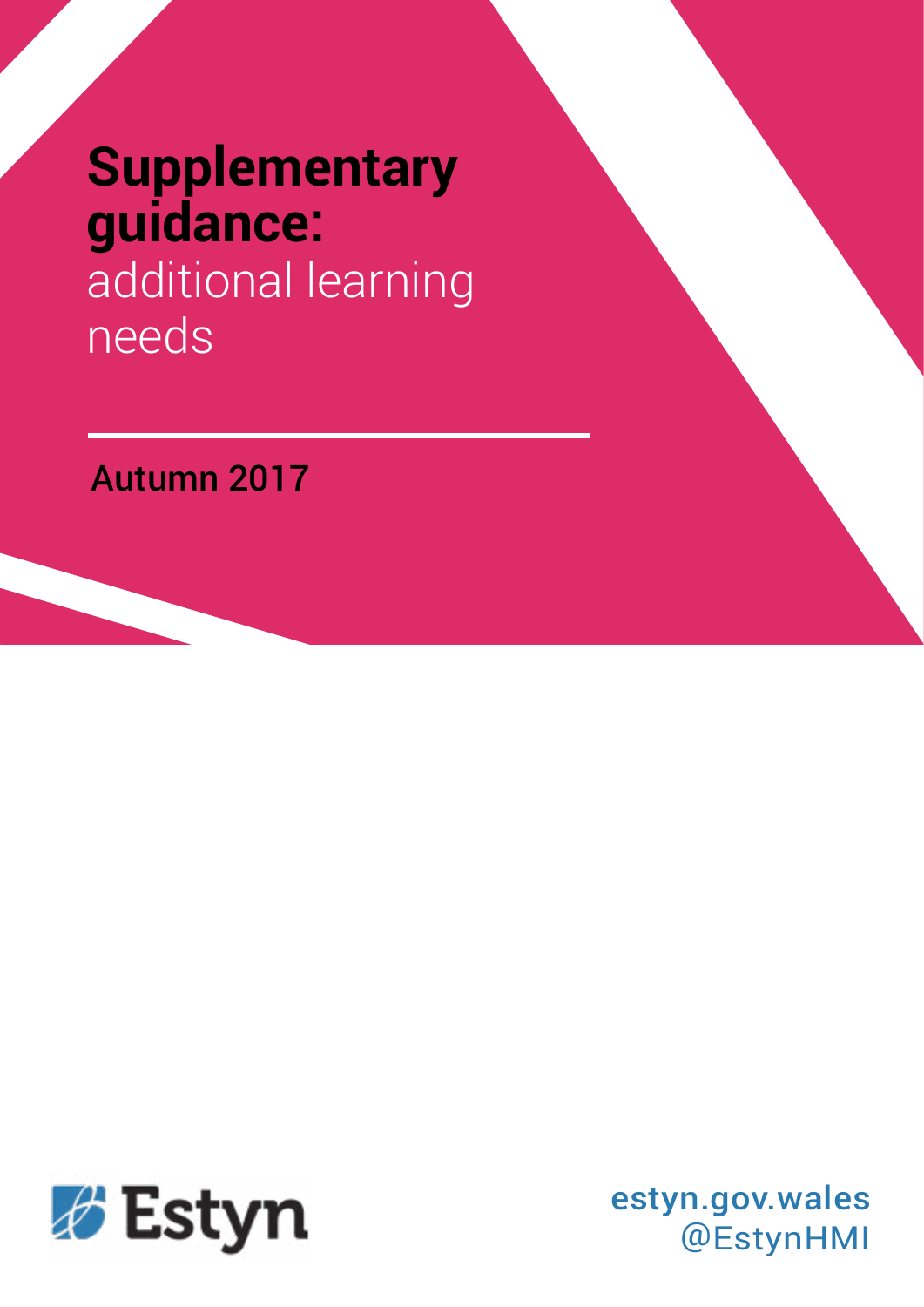#### **The purpose of Estyn is to inspect quality and standards in education and training in Wales. Estyn is responsible for inspecting:**

- $\lambda$  nursery schools and settings that are maintained by, or receive funding from, local authorities
- $\lambda$  primary schools
- $\triangle$  secondary schools
- $\lambda$  all-age schools
- $\lambda$  special schools
- $\lambda$  pupil referral units
- $\lambda$  independent schools
- $\lambda$  further education
- $\lambda$  independent specialist colleges
- $\lambda$  adult community learning
- $\lambda$  local authority education services for children and young people
- $\lambda$  teacher education and training
- $\lambda$  Welsh for adults
- work-based learning
- $\lambda$  learning in the justice sector

Estyn also:

- $\lambda$  provides advice on quality and standards in education and training in Wales to the National Assembly for Wales and others
- $\lambda$  makes public good practice based on inspection evidence

Every possible care has been taken to ensure that the information in this document is accurate at the time of going to press. Any enquiries or comments regarding this document/publication should be addressed to:

Publication Section **Estvn** Anchor Court Keen Road **Cardiff** CF24 5JW or by email to [publications@estyn.gov.wales](mailto:publications@estyn.gov.wales)

This and other Estyn publications are available on our website: [www.estyn.gov.wales](http://www.estyn.gov.wales/)

**© Crown Copyright 2017: This report may be re-used free of charge in any format or medium provided that it is re-used accurately and not used in a misleading context. The material must be acknowledged as Crown copyright and the title of the document/publication specified.**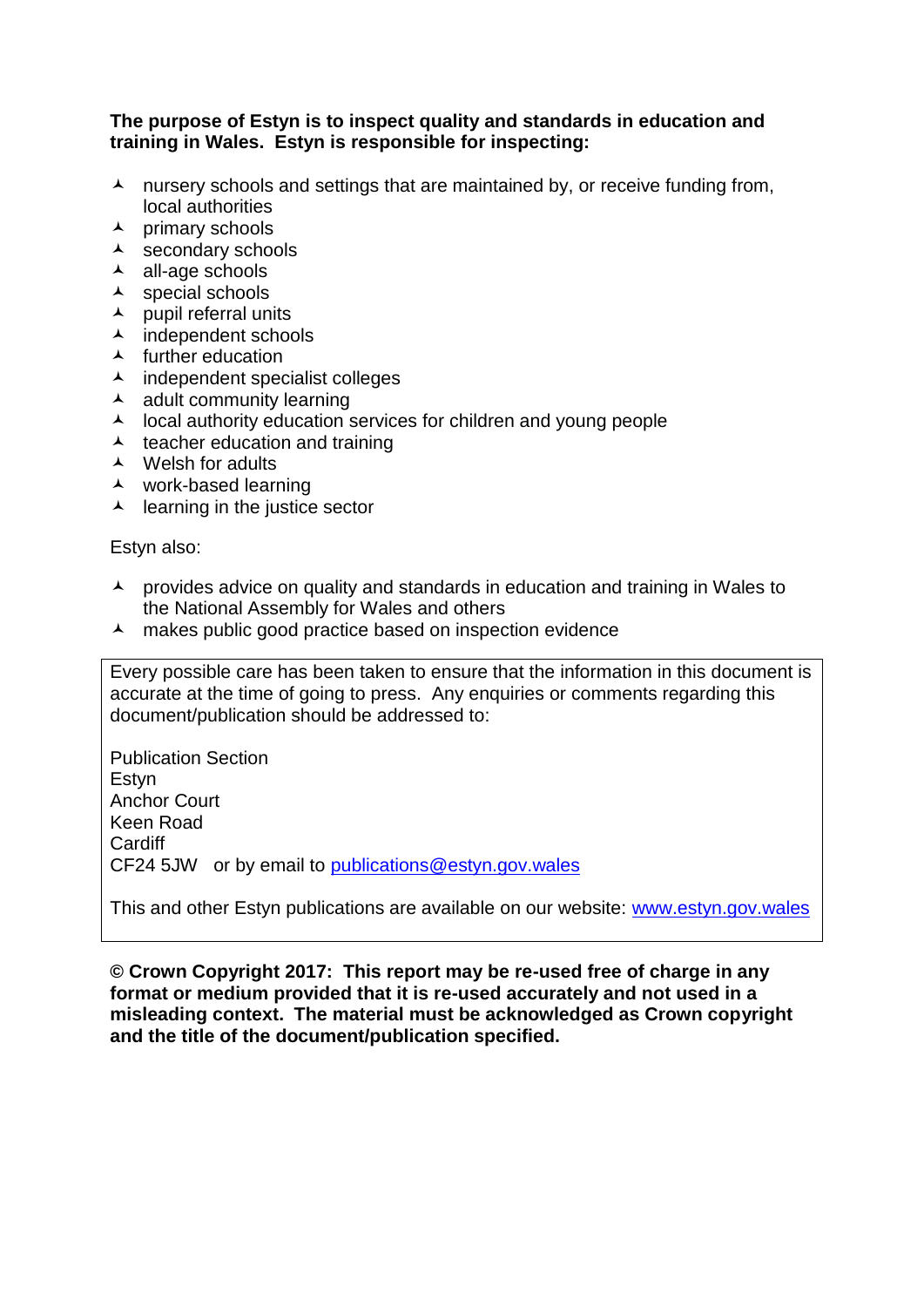#### **What is the purpose?**

To provide further guidance to inspectors, to use alongside the sector guidance, when evaluating the outcomes and provision for learners with additional learning needs and other vulnerable learners.

#### **For whom is it intended?**

For inspectors of all maintained and independent primary and secondary providers, special providers, pupil referral units and further education colleges.

**From when should the guidance be used?** September 2017

| <b>Contents</b><br>Page                                                                                                                                                                                                                         |                                    |  |
|-------------------------------------------------------------------------------------------------------------------------------------------------------------------------------------------------------------------------------------------------|------------------------------------|--|
|                                                                                                                                                                                                                                                 |                                    |  |
| <b>Supplementary guidance</b>                                                                                                                                                                                                                   | 1                                  |  |
| <b>Introduction</b>                                                                                                                                                                                                                             | $\mathbf{2}$                       |  |
| <b>Evaluating additional learning needs</b>                                                                                                                                                                                                     | $\overline{\mathbf{4}}$            |  |
| Inspection area 1: Standards<br>Inspection area 2: Wellbeing and attitudes to learning<br>Inspection area 3: Teaching and learning experiences<br>Inspection area 4: Care, support and guidance<br>Inspection area 5: Leadership and Management | 4<br>5<br>6<br>$\overline{7}$<br>9 |  |
| Annex 1: Overview of proposed changes to SEN legislation                                                                                                                                                                                        | 12                                 |  |
| Annex 2: Planning documents for learners with additional learning<br>needs                                                                                                                                                                      | 14                                 |  |
| Annex 3: Local authority specialist class for learners with SEN/ALN                                                                                                                                                                             | 16                                 |  |
| Annex 4: Additional provision to manage behaviour and support<br>learning                                                                                                                                                                       | 17                                 |  |
| Annex 5: Example of provision map                                                                                                                                                                                                               | 18                                 |  |
| Annex 6: Special Educational Needs Code of Practice (2004)                                                                                                                                                                                      | 19                                 |  |
| Annex 7: Local authority specialist classes and additional teaching<br>resources in mainstream providers                                                                                                                                        | 20                                 |  |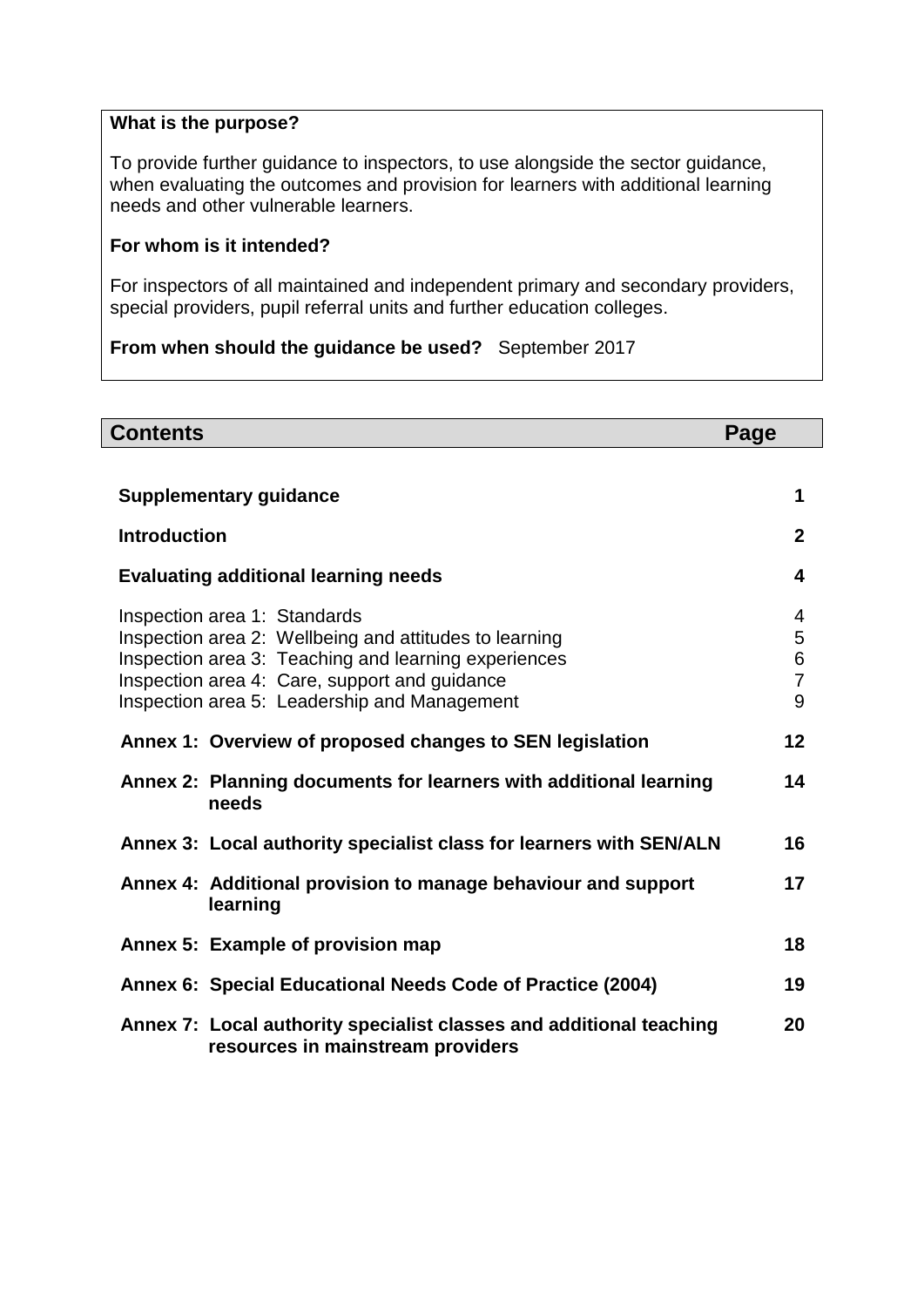#### **Supplementary guidance**

The key Estyn documents that guide inspection activity are the inspection guidance handbooks for each sector. However, we also produce supplementary guidance to help inspectors to consider specific aspects of education and training further.

The supplementary guidance documents set out some key principles, considerations and resources for inspectors. They relate to all sectors that Estyn inspects, unless they state that they are for a specific sector. They expand on certain aspects of education/training (e.g. the inspection of literacy) or on ways of conducting inspections (e.g. the use of learning walks) or specific inspection arrangements (e.g. guidance on inspecting church schools).

The supplementary guidance documents do not aim to be comprehensive. Inspectors are not required to work through them exhaustively when covering any specific aspect on an inspection. However, inspectors may find them useful when responding to specific emerging questions that arise during inspections or when they wish to reflect or investigate further.

The supplementary guidance documents may help providers gain an understanding of Estyn's inspection arrangements. They may also be helpful to providers in evaluating specific aspects of their own provision.

Our inspection work is based on the following principles:

- Inspectors will approach inspection with a positive mindset to ensure it is the best possible professional learning experience for the staff in each provider
- Inspectors will take a learner-focused approach to inspection
- Inspectors will always focus strongly on the quality of teaching and learning
- Inspectors will seek out well-considered innovative practice
- Inspectors will tailor the inspection activities according to the circumstances in each provider as far as possible
- Inspectors will be agile and responsive to emerging findings and will use the increased range of inspection tools and approaches available
- Inspectors will consider everything in the inspection framework, but will only report on the key strengths and weaknesses within each provider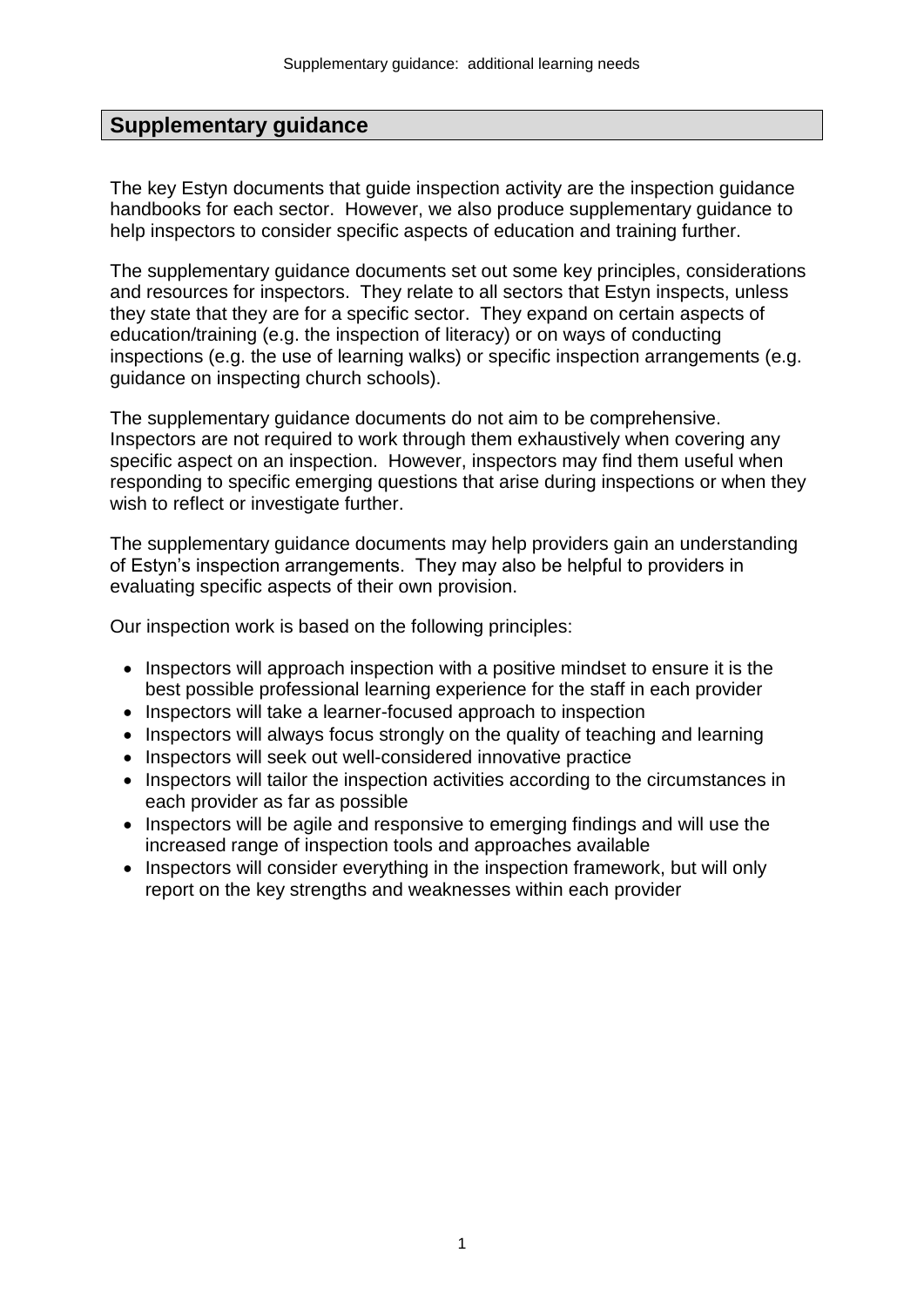#### **Introduction**

This guidance supports inspectors in evaluating the outcomes and provision for learners with additional learning needs and other vulnerable learners.

The Welsh Government aims for all learners to have the best start in life with opportunities and encouragement to achieve their full potential in providers that provide inclusive and supportive environments. This vision for inclusion is set out in Circular 203/2016 ['Inclusion and Pupil Support](http://gov.wales/docs/dcells/publications/160318-inclusion-and-pupil-support-en.pdf) Guidance.

The Additional Learning Needs and Education Tribunal (Wales) Bill is making its passage through the National Assembly and, if approved, is likely to receive Royal Assent in December 2017. It is expected that the changes to ALN legislation will be implemented over a five-year period. Estyn will update this guidance annually to reflect the changes during this period.

In preparation for the changes, local authorities, providers and further education colleges (FEI) are adapting to expected changes. As a result, person centred planning approaches are beginning to be used. Individual education plans (IEP), individual behaviour plans (IBP) and other plans are being replaced by a single document known as an individual development plans (IDP). Further information on these can be found in Annex 2.

The term special educational needs is to be replaced by "additional learning needs"

The definition of "additional learning needs" as provided in the Additional Learning Needs and Education Tribunal (Wales) Bill is:

- (1) A person has additional learning needs if he or she has a learning difficulty or disability which calls for additional learning provision.
- (2) A child of compulsory provider age or person over that age has a learning difficulty or disability if he or she—
	- (a) has a significantly greater difficulty in learning than the majority of others of the same age, or
	- (b) has a disability which prevents or hinders him or her from making use of facilities for education or training of a kind generally provided for others of the same age in mainstream maintained providers or mainstream institutions in the further education sector.
- (3) A child under compulsory provider age has a learning difficulty or disability if he or she is likely to be within subsection (2) when of compulsory provider age (or would be likely to be, if no additional learning provision were made).

The Additional Learning Needs and Education Tribunal (Wales) Bill covers the 0-25 age range and will apply to children and young people in further education colleges. As such, this guidance uses the term learner to cover all groups within the 0-25 age range.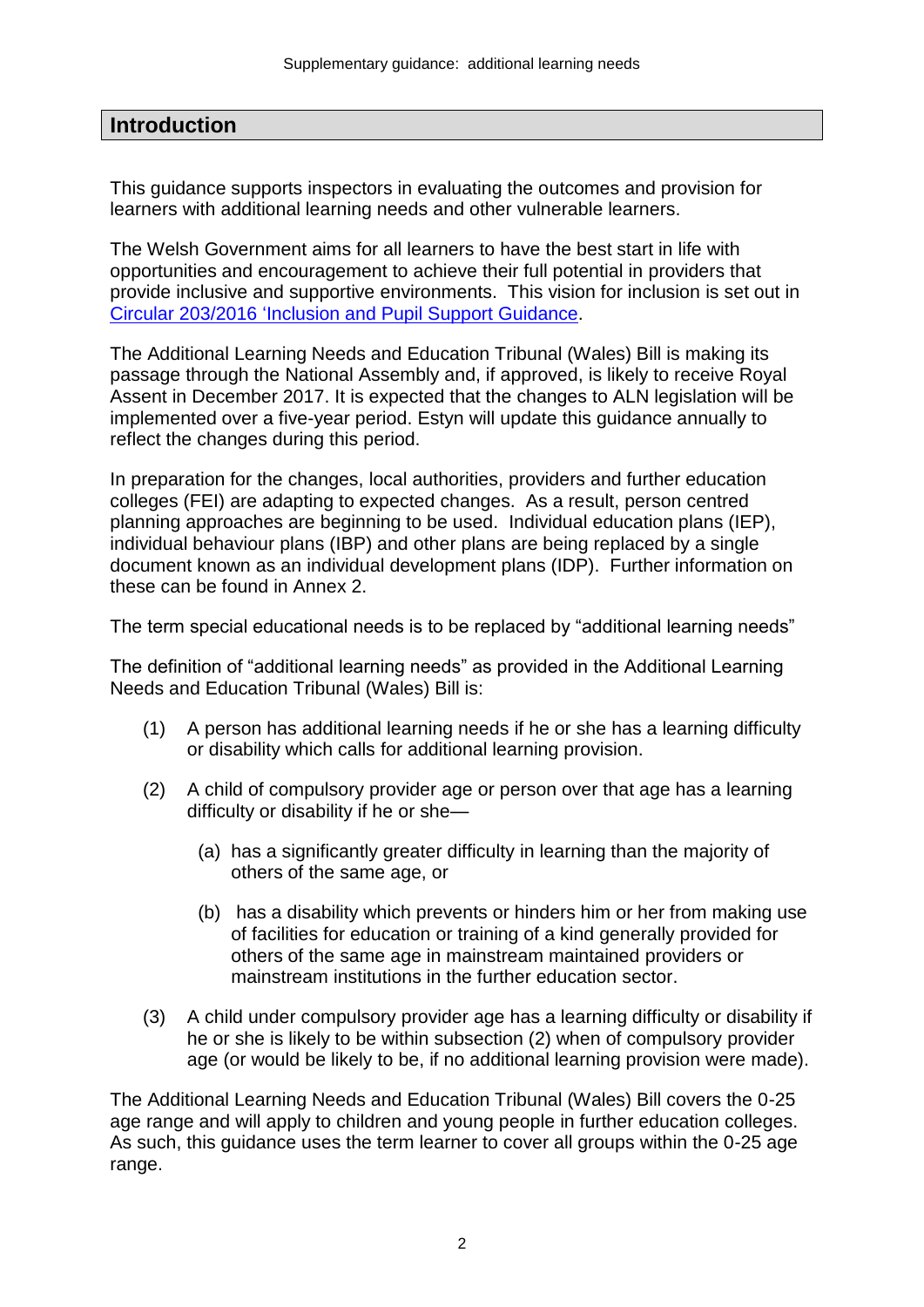Under current Welsh Government guidance there are other groups of learners that could be considered to have an additional learning need. The new definition of additional learning need may not apply to individuals in these groups. However, Estyn considers that learners in the following groups are vulnerable and this guidance applies to them.

Other groups of vulnerable learners include:

| minority ethnic groups                             | refugees/asylum<br>seekers                                            | migrant workers                                      |
|----------------------------------------------------|-----------------------------------------------------------------------|------------------------------------------------------|
| looked-after children<br>(LAC)                     | young parents and<br>pregnant young<br>women                          | children and families in<br>difficult circumstances; |
| young offenders                                    | learners at risk of<br>homophobic bullying                            | learners with Basic<br>Skills needs                  |
| learners educated<br>otherwise than at<br>provider | learners with English<br>as an additional<br>language                 | young carers<br>children of service<br>families      |
| gypsies and travellers                             | learners with medical,<br>including those with<br>mental health needs | Children that are<br>adopted                         |
|                                                    |                                                                       |                                                      |

This guidance includes:

- questions for each inspection area
- questions for evaluating individual development / education, behaviour or play plans (Annex 2)
- questions for providers where there is additional provision to help manage behaviour (Annex 4)
- Information on person centred planning and individual development plans (Annex 1)

All learners with an additional learning need should have their identified need recorded on either an; individual development plans (IDP), individual education plans (IEPs) or individual behaviour plans (IBPs). Where appropriate, pastoral support plans (PSPs) should be in place for children at risk of exclusion and/or criminal activity. In the Foundation Phase, individual play plans (IPPs) will be in place for all learners on the provider's SEN/ALN register. Many providers combine education and behaviour plans into one cohesive plan. A minority of providers develop education or behaviour plans for small groups of learners rather than individuals.

Inspectors should ensure that an evaluation of the five inspection areas includes the achievements, attitudes and wellbeing of all learners. It is essential that for learners with additional learning needs, judgements of achievement should take account of learners' achievements in relation to agreed learning goals and progress made from their individual starting points.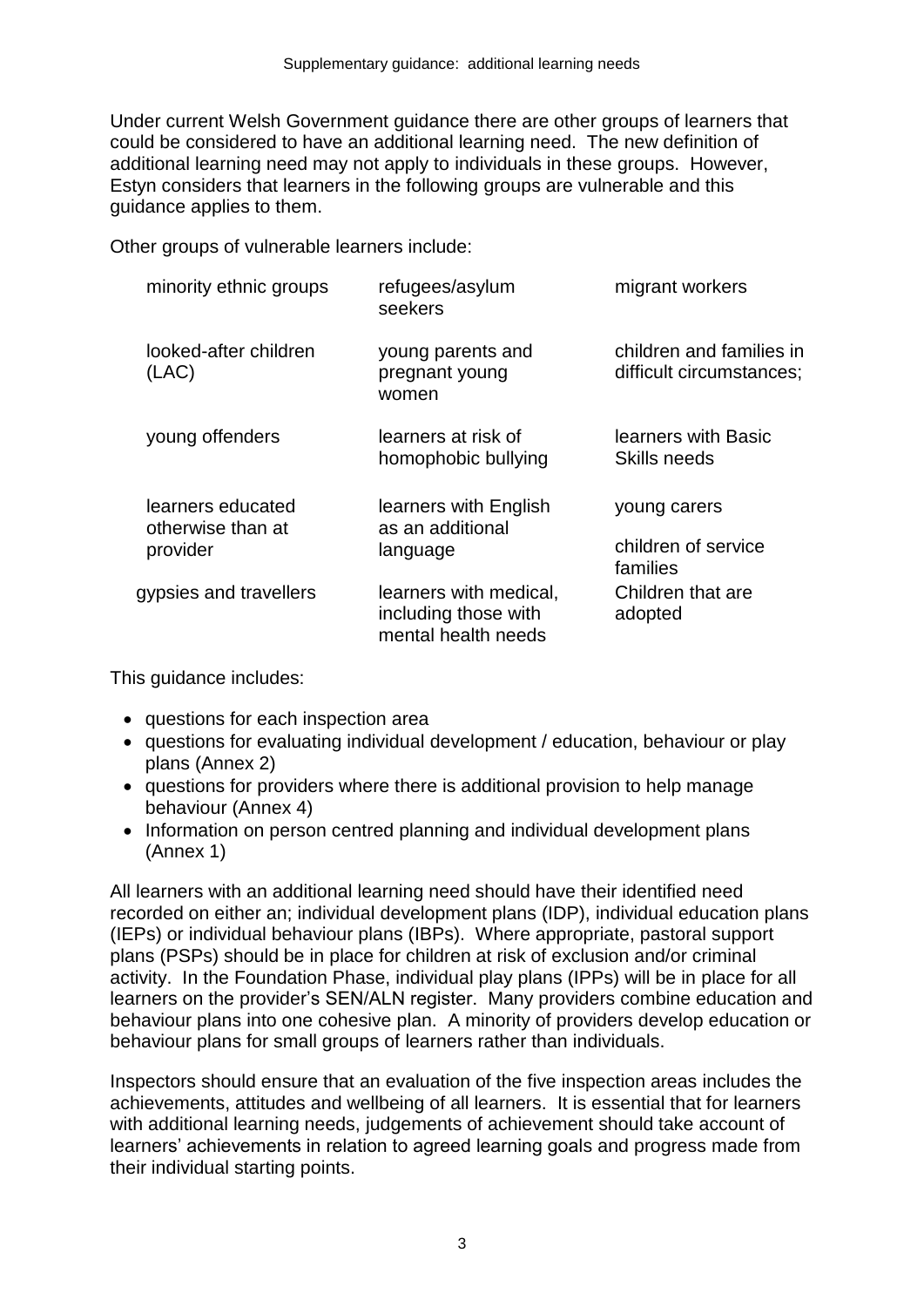Iaith Pawb, the Welsh Assembly Government's action plan for a bilingual Wales, acknowledges the right of learners with special educational needs to receive provision in the language of their choice as set out in the revised special educational needs Code of Practice for Wales (2002).

All independent providers in Wales are required to comply with the Independent Provider Standards (Wales) Regulations 2003. These regulations require a provider to make appropriate provision for all learners, including those with special educational needs. The provider is not required to adhere to the SEN Code of Practice or make Welsh language provision although these might be regarded as good practice.

### **Evaluating additional learning needs and other vulnerable groups**

#### **Inspection area 1: Standards**

#### **1.1: Standards and progress overall**

Judgements on the standards of learners with additional learning needs will be influenced by the information available on leaners' individual needs and abilities. Judgements will take account the attainments and achievements of learners, in relation to agreed individual learning goals.

Inspectors should consider the following questions in relation to learners with additional learning needs and other vulnerable groups:

- Are they making good progress in their learning from their individual starting points?
- Are learners aware of the progress they are making and do they actively participate in setting targets for improvement?
- Do they achieve what is expected of them from baseline and prior attainment data?
- Do they achieve the expected targets contained in their IDP, IEP etc (see Annex 2)
- Are targets for development sufficiently challenging and appropriate?
- Do their specific difficulties, such as poor concentration or weak communication skills, hinder their progress and access to the whole curriculum?
- How do their communication skills impact on their interaction with staff and peers?
- Where appropriate, do learners progress onto meaningful courses, training or employment?

#### **1.2: Standards and progress of specific groups**

- If different groups of learners are making good progress, why is this?
- Do all learners with ALN make progress relative to their starting point and in line with agreed targets?
- Do all learners by SEN type eg those with general learning difficulties,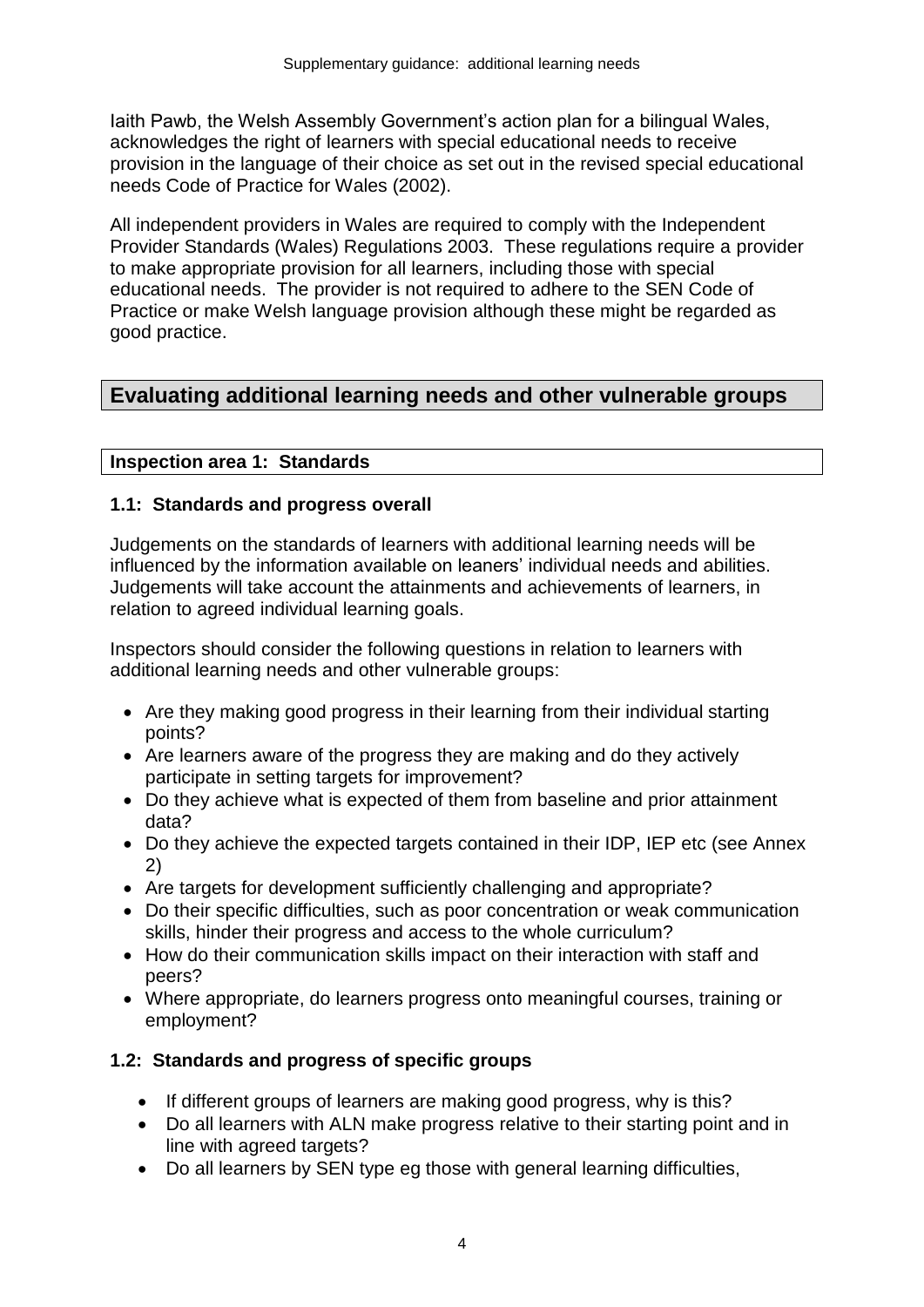moderate learning difficulties, a specific learning difficulty, autism etc make progress that is in line with their starting point and agreed learning targets?

#### **1.3: Standards and progress in skills**

Relative to their baseline and agreed learning targets do learners:

- develop confidence and make progress in speaking, listening, reading and writing?
- make progress in developing and appropriately applying their numeracy skills?
- develop appropriate independence and decision making skills including selfcare, personal hygiene, managing money
- use a variety of ICT appropriately?
- make appropriate progress in the Welsh language and demonstrate an appreciation and understanding of Welsh culture?

#### **Inspection area 2: Wellbeing and attitudes to learning?**

#### **2.1: Wellbeing**

Inspectors should consider the following questions in relation to learners with additional learning needs and other vulnerable groups:

- To what extent are learners free from harm, such as bullying, verbal or physical abuse?
- To what extend do learners make informed choices regarding personal health and physical activity?
- Do all learners display positive attitudes towards disability and other additional learning needs?

#### **2.2: Attitudes to learning**

- How do attendance rates compare of learners with ALN compare to non ALN learners in the provider?
- How do exclusion rates of learners with ALN compare to non ALN learners, or other vulnerable groups?
- How do completion rates compare for learners with no ALN or from vulnerable groups?
- Are learners from vulnerable groups actively involved in making decisions that affect them and their learning, for example via participation on provider councils or student unions?
- Do all show interest in their work and engage well in tasks?
- Are all making progress in taking responsibility for their actions and their work?
- How effectively do learners work with others, solve problems and prepare for life and work outside provider?
- In relation to their identified need do learners, particularly those with social, emotional and behaviour difficulties (SEBD), demonstrate good behaviour in lessons and around the provider?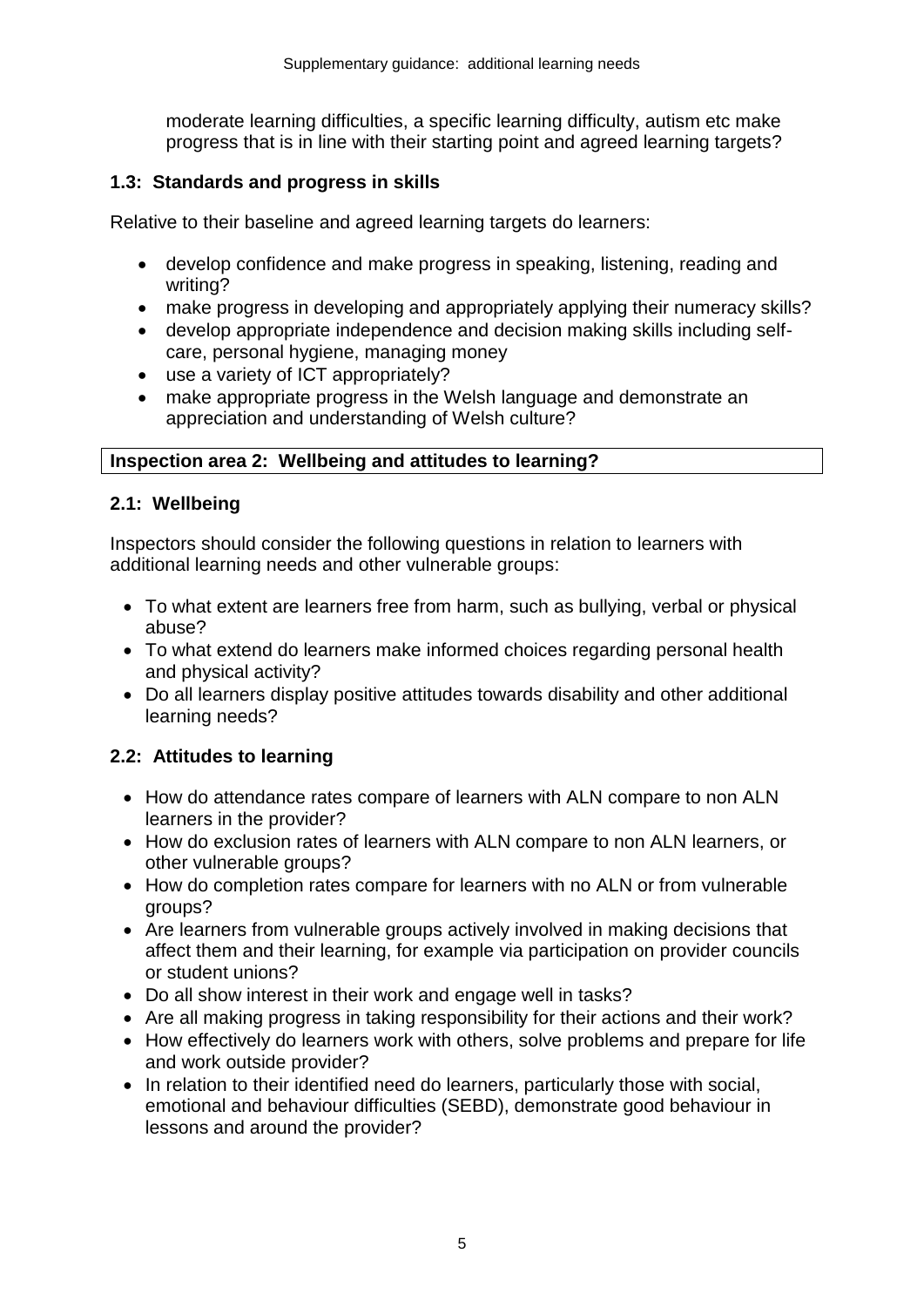#### **Inspection area 3: Teaching and learning experiences**

Inspectors should consider the following questions in relation to learners with additional learning needs and other vulnerable groups:

- Are the teaching methods used successful in engaging learners?
- To what extent does teaching take into account the additional learning need of learners?
- Is work provided adapted to make it suitably challenging and demanding for all learners?
- Are materials and methods of delivery suitably adapted to make the curriculum accessible to learners?
- To what extent does teaching enhance learners' knowledge, understanding and skills?
- Do staff have high expectations and provide demanding work to meet the needs of all learners?
- Are support staff used effectively to support learning and behaviour?<sup>1</sup>
- Do staff provide appropriate and meaningful feedback to learners?
- To what extent are learners engaged in meaningful activities that demonstrate an understanding of their own performance and the steps they need to take to improve?

#### **3.2: The breadth, balance and appropriateness of the curriculum**

- Do all learners have access to a curriculum that is appropriate to their need/s, broad and balanced?
- Do learners have any curriculum needs that are not being provided by the provider/FEI?
- Does the provider have a provision map (See Annex 5) for inclusion that is monitored and reviewed annually?
- Where appropriate, how well does the provider adapt programmes of study when learners are working significantly below expected levels?
- Does the provider use a range of appropriate additional assessment tools and procedures for identifying the needs of learners?
- How effective are the provider's early intervention procedures?
- Does the provider make good use of available data to provide additional curriculum experiences for learners that are appropriate for their needs?
- How well does the provider combat the difficulties of gaps in learning and repeated curriculum for looked-after learners who have had numerous placement moves?
- Are learners grouped in a way that best helps them to learn, including withdrawal groups and small class groups?
- Where applicable, are learners consulted about when it is most appropriate for them to be withdrawn from the work of the class group for individual work?
- Do learners attending specialist classes or small groups have a range of experiences, including collaborative work with other learners?

 $\overline{\phantom{a}}$ 

 $<sup>1</sup>$  Throughout this guidance the term 'support staff' 'is used to denote staff, other than teachers, that</sup> are employed to support pupils with additional learning needs. For example, learning support assistants, behaviour support assistants and communication assistants.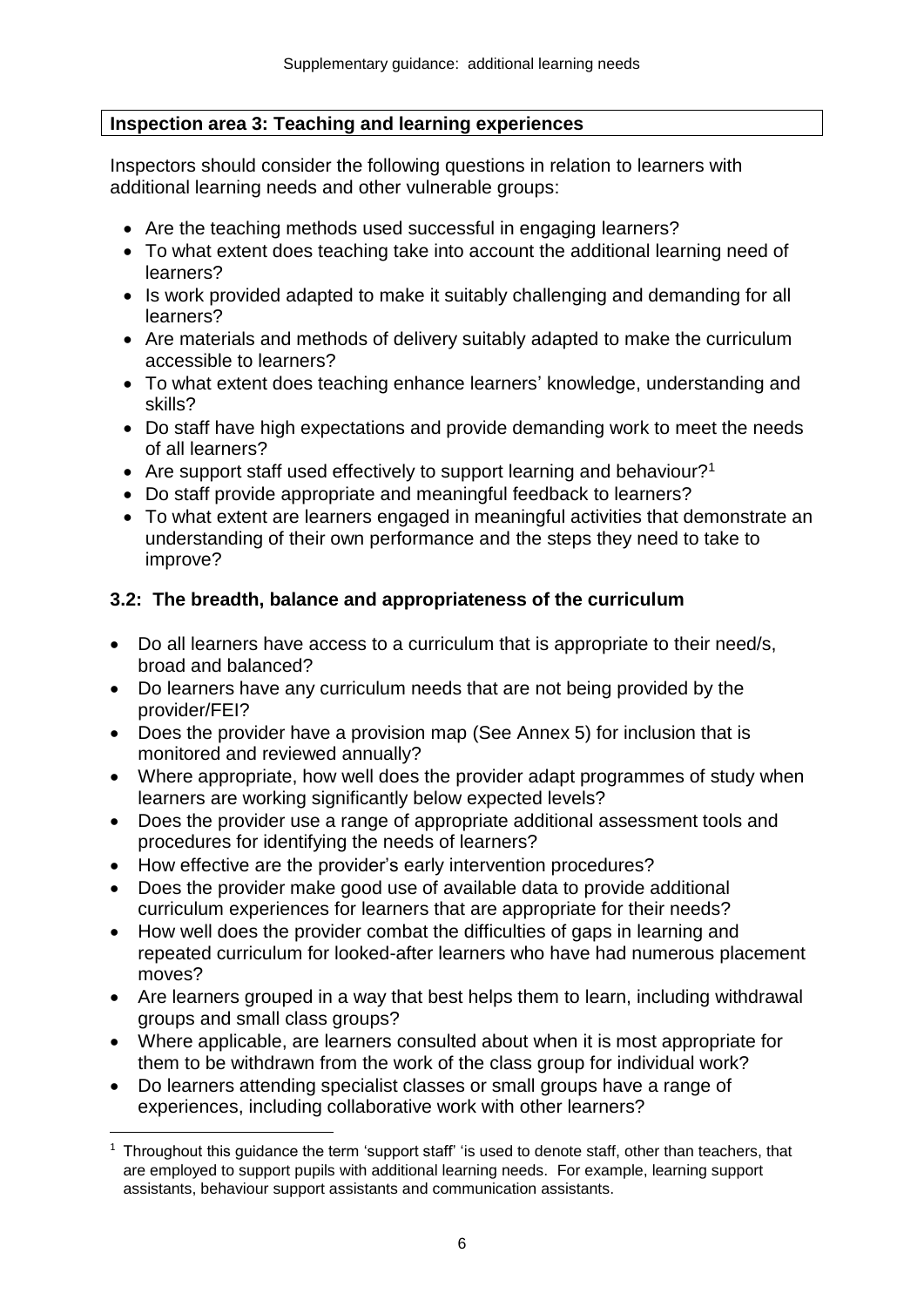- How does the provider ensure that learners in withdrawal provision access a broach and balanced curriculum?
- Do seating arrangements meet the needs of learners with additional learning needs?
- Do learners who access the curriculum using British Sign Language (BSL) or Sign-supported English (SSE) have support to do so when they need it?
- Do learners with a hearing impairment study BSL as part of the curriculum?
- Where applicable and appropriate, are there well-developed plans for transition back to mainstream provision?
- Is the provider physically adapted to appropriately meet s' needs?
- Are there appropriate changing facilities for learners with disabilities?
- Are resources matched well to the needs of learners with additional learning needs?
- Are specialist resources, for example information and communications technology (ICT) equipment, radio aids and sound fields systems, used well to enable learners with additional learning needs to fully access the curriculum?

#### **3.3: Provision for skills**

- To what extent are individual needs considered in providing a suitable curriculum that develops learners' literacy, numeracy and ICT skills?
- Does the curriculum provide suitable opportunities for learners to develop, where appropriate, their Welsh language skills?
- Are there sufficient opportunities for learners to develop their skills in practical, real-life situations?
- To what extent are learners developing skills that prepare them well for the next stage of learning/life, for example independence, self-care or money management?

#### **Inspection area 4: Care, support and guidance**

#### **4.1: Tracking, monitoring and the provision of learning support**

- Does the provider have appropriate systems in place to track the progress of learners? Is this system used well to monitor the progress of groups of learners and individuals?
- Does the provider use assessment data well to monitor the progress of learners and to refine the curriculum and/or support needs of learners in a timely manner?
- To what extent do learners with ALN and those from other vulnerable groups leave the roll of provider before the completion of either statutory education or their course? What reasons are provided for this and how is this information shared with governors or the local authority?
- Is learning support appropriate? Does the provider have a good enough understanding of the effectiveness of support?
- Are IDPs, IEPs and other planning documents up to date, do they use current information on learner progress to set meaningful and challenging targets for improvement that include both learning and social goals. Are success criteria established within a realistic timeframe and achievable?
- Are learners involved, in a meaningful way, in both setting and reviewing their targets for improvement?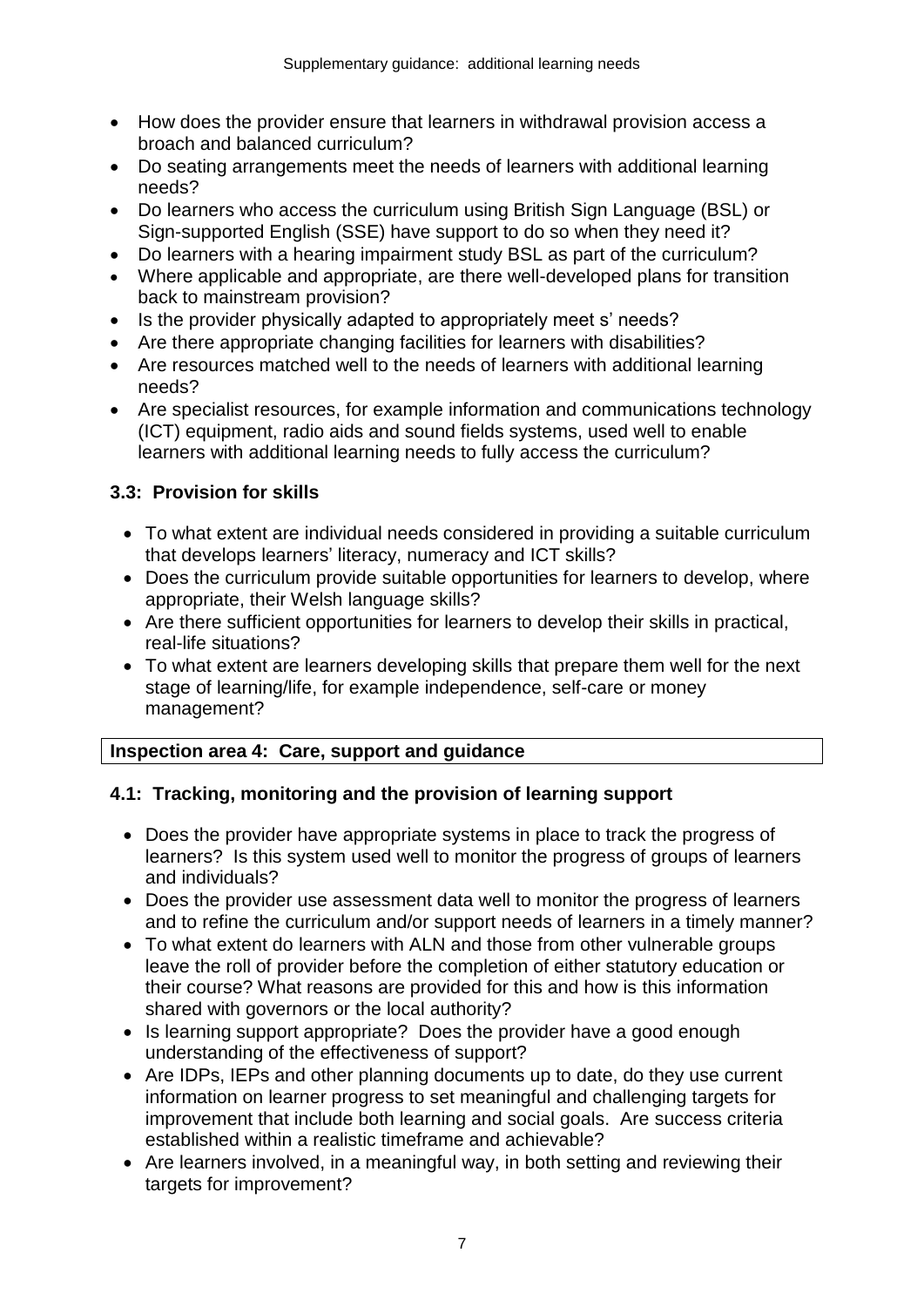- How does the provider know that targets in learner's plans are being used by teaching professionals to support learners?
- Does the provider ensure that the recommendations and advice from specialist staff, including education psychologists, speech and language therapists and other advisory staff, are included in IDPs or other planning documents?
- Does the provider engage effectively with partners, including parents, to identify the needs of learners and make appropriate provision?
- How effective is the provider in establishing productive relationships with parents/carers? Do parents feel well supported by the provider?
- Does the provider ensure that parents have access to a range of current information on additional learning and/or other needs?
- Is the provider clear that until the Additional Learning Needs and Education Tribunal (Wales) Bill is fully implemented that the current SEN system is in place and that statements of special educational needs may still be sought for learners whose needs are best met with a statement?
- How effective are annual reports to parents/carers? Are they clear and personal and based on a sound understanding of the learner? Do they provide a good enough account of the progress made by individuals?
- Do reports to parents/carers link well enough to targets contained in planning documents?
- Are there appropriate opportunities for learners and parents/carers to comment on annual reports? What account does the provider take of the views of learners and their parents/carers?
- Are there close links and good joint planning between any resource provision and mainstream provision?
- How effective is the provider in making appropriate provision for learners with emotional and/or social needs?
- Does the provider make appropriate arrangements for learners who have specialist transport to and from provider to engage in extra-curricular activities arranged by the provider?
- Do providers make learners and families aware of professional support and specialist services such as counselling services, Careers Wales and mental health services?
- Where applicable, do learners' access Welsh-speaking specialist support staff, teachers or educational psychologists, as well as provision for specific needs such as speech and language therapists?
- Are parents/carers helped to understand procedures, including statutory assessment procedures, and do they have access to records and reports relating to their children?

### **4.2: Personal development**

- To what extent does the provider make meaningful and worthwhile opportunities for learners to develop their knowledge and understanding in making suitable lifestyle choices in relation to healthy eating and drinking, substance misuse, online safety and sex and relationships?
- To what extent is the provider's personal and social education programme tailored to the needs of learners with additional learning needs and those from other vulnerable groups?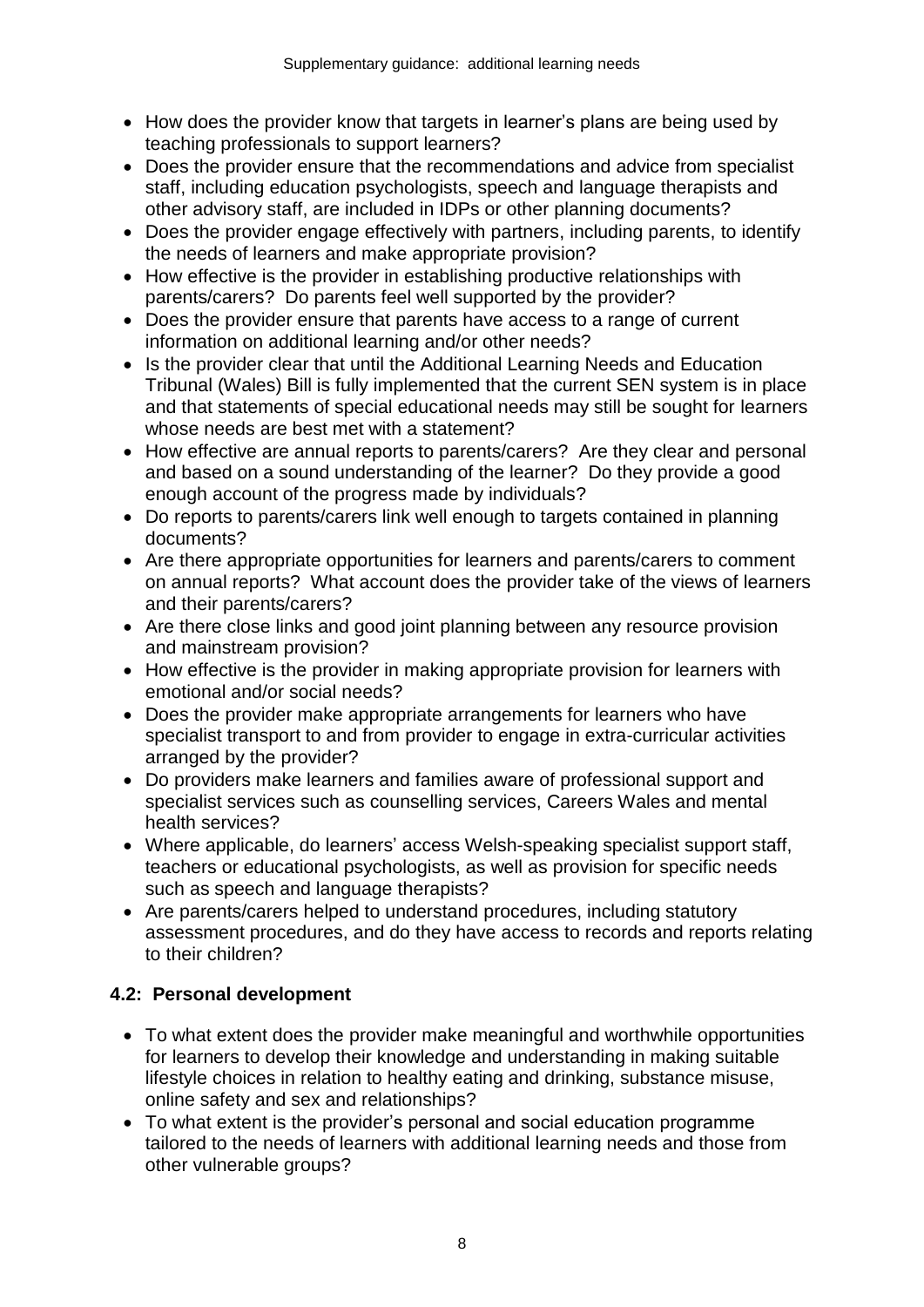- Is provision adapted well enough to learners' needs and level of understanding of learners?
- To what extent is the provider successful in identifying and supporting the emotional and mental health needs of learners?
- Are all learners given enough encouragement and opportunities to take responsibility for themselves and others, show initiative and develop an understanding of living in a community?
- To what extent are learners with additional learning needs and those from other vulnerable groups actively engaged in decisions that affect them? Do they play an active role as class or student representative? Are they members of the provider councils or student unions? Are their views and experiences listened to and acted upon?
- How well does the provider ensure there are opportunities for learners with additional needs, or those who are vulnerable, to develop spiritually and culturally, for example through a rich, well-tailored provision for the arts, including music, art and design. Does the provider ensure that provider productions and performances, theatre, dance and sport includes appropriate opportunities to enable those with additional and physical needs to participate?
- How well does the provider make opportunities for learners to develop their knowledge and understanding of their own and other cultures in both their local communities and farther afield?
- Where applicable, are special examination arrangements well planned, and discussed and agreed with learners?

#### **4.3: Safeguarding**

- Do the provider's safeguarding policies and procedures take account of the increased vulnerability of learners with additional learning needs and ensure that arrangements for these learners are appropriate?
- Are staff appropriately trained, where appropriate in restrictive physical intervention?
- Does the provider have a clear policy around the use of restrictive physical intervention? Does the provider have appropriate systems to record incidents, including reporting to relevant bodies?
- Are medical protocols for individual disabled learners up to date and are staff appropriately trained?
- To what extend is the providers approach to anti-bullying effective, particularly in relation of learners with additional learning needs and other vulnerable groups?

#### **Inspection area 5: Leadership**

#### **5.1: Quality and effectiveness of leaders and managers, including the governing body/management committee**

- Are the SENCo/ALNCo role and responsibilities clearly defined?
- Is the SENCo/ALNCo knowledgeable of local and national guidance on identification and assessment of learners with additional learning needs and their role in its implementation?
- Is there enough non-teaching time for the SENCo/ALNCo to fulfil their role?
- How effective is the provider in working with partners to improve the knowledge and understanding of staff to make suitable adjustments to curriculum and/or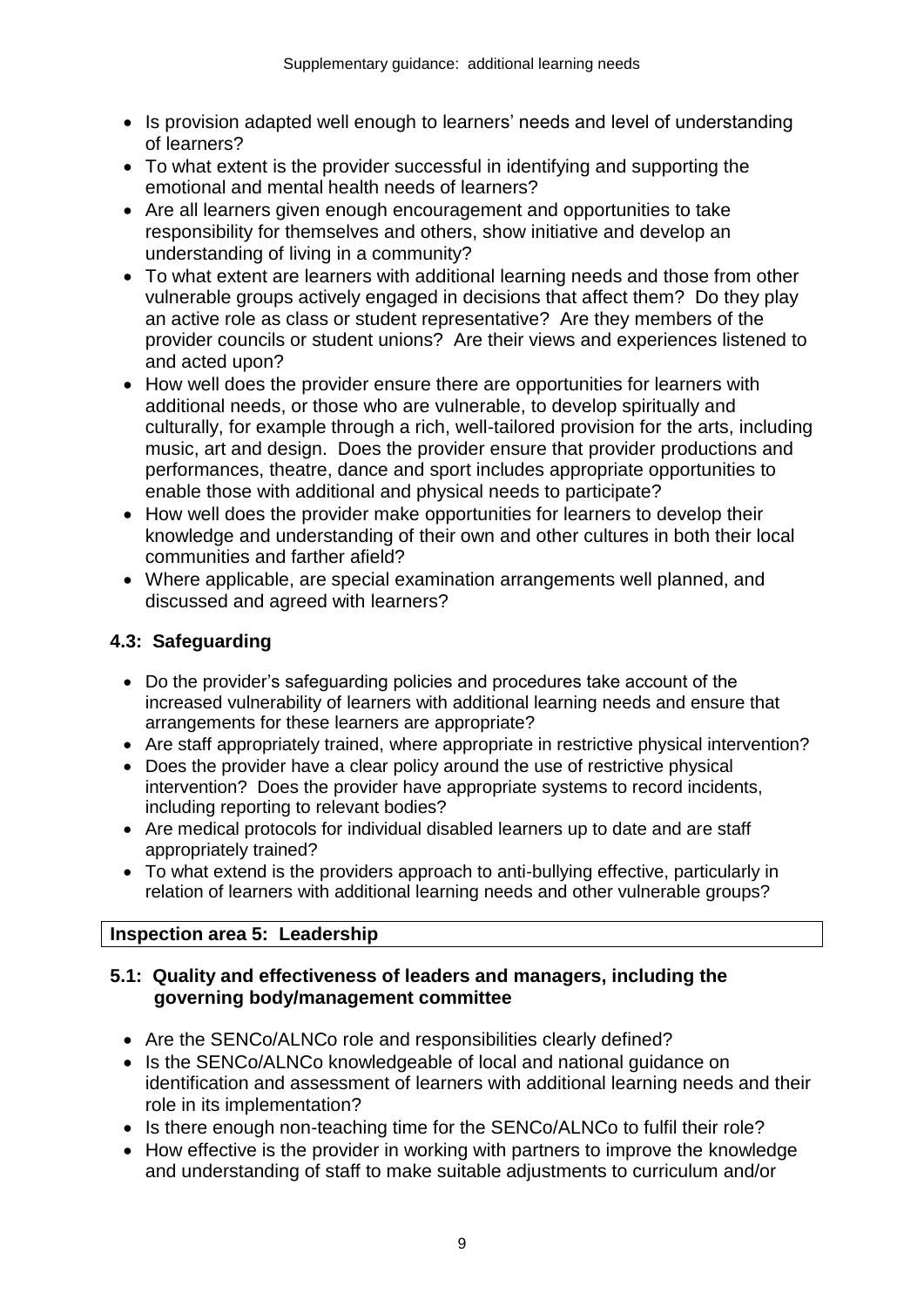support?

- To what extent is the provider preparing for the changes to additional learning needs legislation?
- To what extent does the designated governor "champion" for learners with additional learning needs and other vulnerable groups?
- How effective is the designated governor in holding the senior leadership team to account for the standards and provision for learners with additional learning needs and those from other vulnerable groups?
- Is there effective liaison with the local authority to ensure that additional support meets learners' needs?
- Is the provider working well in partnership with others, for example health services, housing and social services, to meet learners' needs?
- What are the outcomes of initiatives (where appropriate) such as Families First, Communities First, Team Around the Family (TAF) and other close work with specialist agencies such as the police, health, psychological, community and mental health service (CAMHS), counselling and social services?
- Does the provider liaise well with other agencies and help learners with additional learning needs plan their future pathways?
- Does the provider have good arrangements in place to ensure learners' seamless transition into provider, across key stages and into further education colleges, or other provision, as applicable?
- Does the provider have strong links with parents and carers that help learning to be continued at home?
- Is there evidence that the provider tracks the progress made of learners referred to outside agencies and PRUs?
- How committed is the provider to the local authority's 'managed moves' arrangements?

#### **5.2: Self-evaluation processes and improvement planning**

- How effective is the provider in using data from a range of sources to identify improvement priorities?
- How well do managers, at all levels, have an understanding about what needs to be done to improve outcomes and progress for learners with additional learning needs and other vulnerable groups?
- How does the provider plan to improve the standards and provision for learners? How well does this plan link to overarching improvement plans?
- Do plans include a sufficient focus on timescale and cost of making suitable adiustments to the physical environment?
- What quality assurance procedures are in place to ensure that the additional learning needs of learners are being met? How effectively do leaders set and achieve challenging targets for this group of learners?
- How does the provider know if the SENCo/ALNCo is effective in discharging their duties?
- To what extent are LA specialist classes involved in having their work quality assured?
- Does the provider have a strong record in improving outcomes and provision for learners with additional learning needs and those from other vulnerable groups? How well do leaders ensure that targets for learners with additional needs are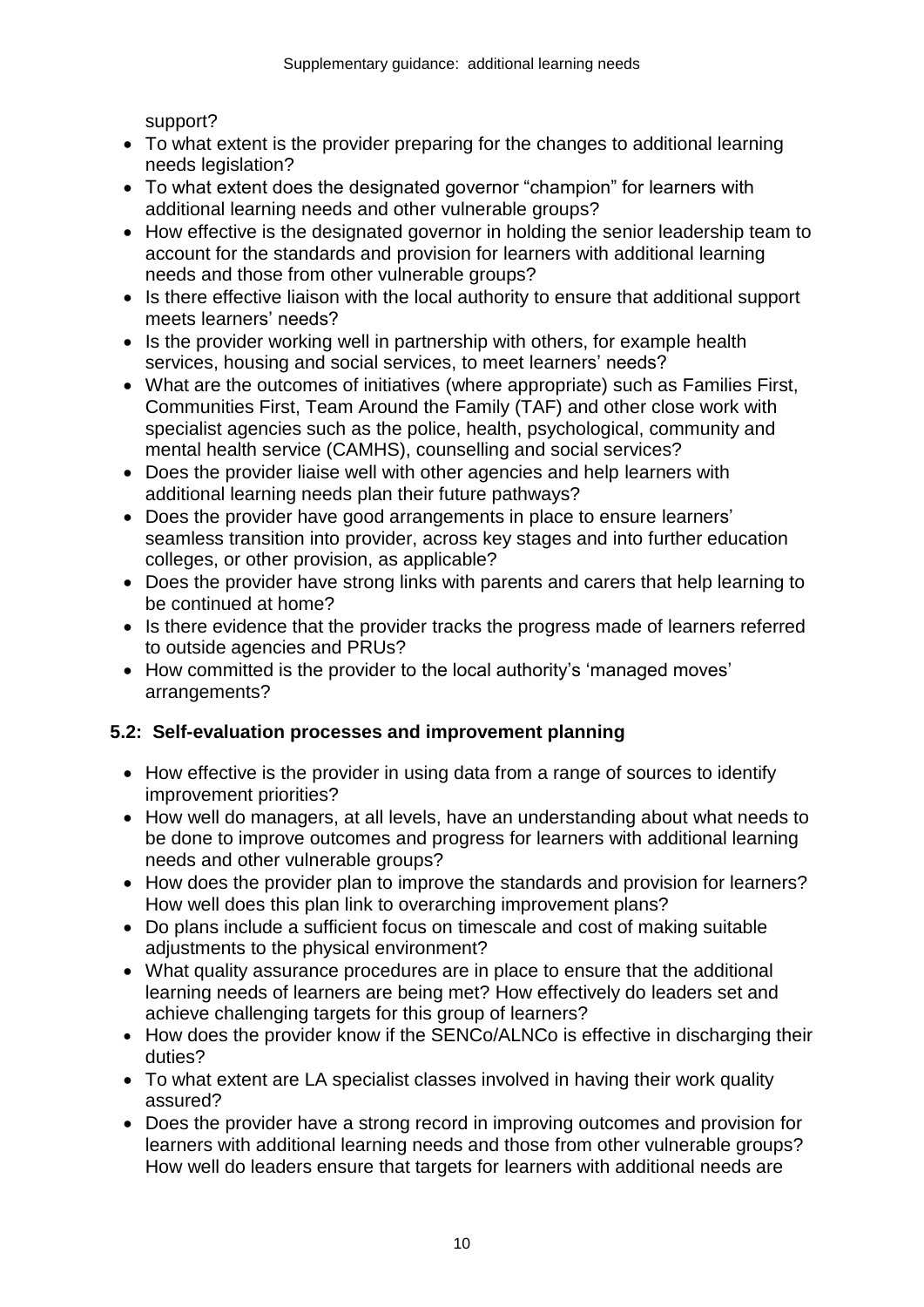suitably challenging, so that these learners reach the highest standards that they are capable of achieving.

 To what extent does the SENCo/ALNCo share their knowledge with staff and what impact has this had?

#### **5.3: Professional development**

- How has the provider developed the knowledge and understanding of all staff in relation to learners with additional learning needs and those from other vulnerable groups?
- To what extent does the provider use the expertise and knowledge of specialist staff to improve provision and outcomes for learners?
- Does the provider have a strong history in supporting the professional development of specialist support staff?

#### **5.4: Use of resources**

- Is the SENCo/ALNCo appropriately qualified and experienced?
- Does the provider allocate sufficient resources to meet the needs of learners with additional learning needs and those from other vulnerable groups?
- How well do designated staff, including support staff, understand and fulfil their roles effectively?
- Does the provider have enough staff with the right skills to support learners effectively to ensure progression and continuity in learning?
- Does the provider have a history of appropriately funding provision for learners with additional learning needs and those from other vulnerable groups?
- Is the provider able to demonstrate the impact or value of its spending decisions? For example, via a provision map
- Do the SENCo/ALNCo and any specialist staff have additional qualifications in additional learning needs?
- Do specialist staff from this establishment support other non-specialist provisions to improve their outcomes for learners with ALN?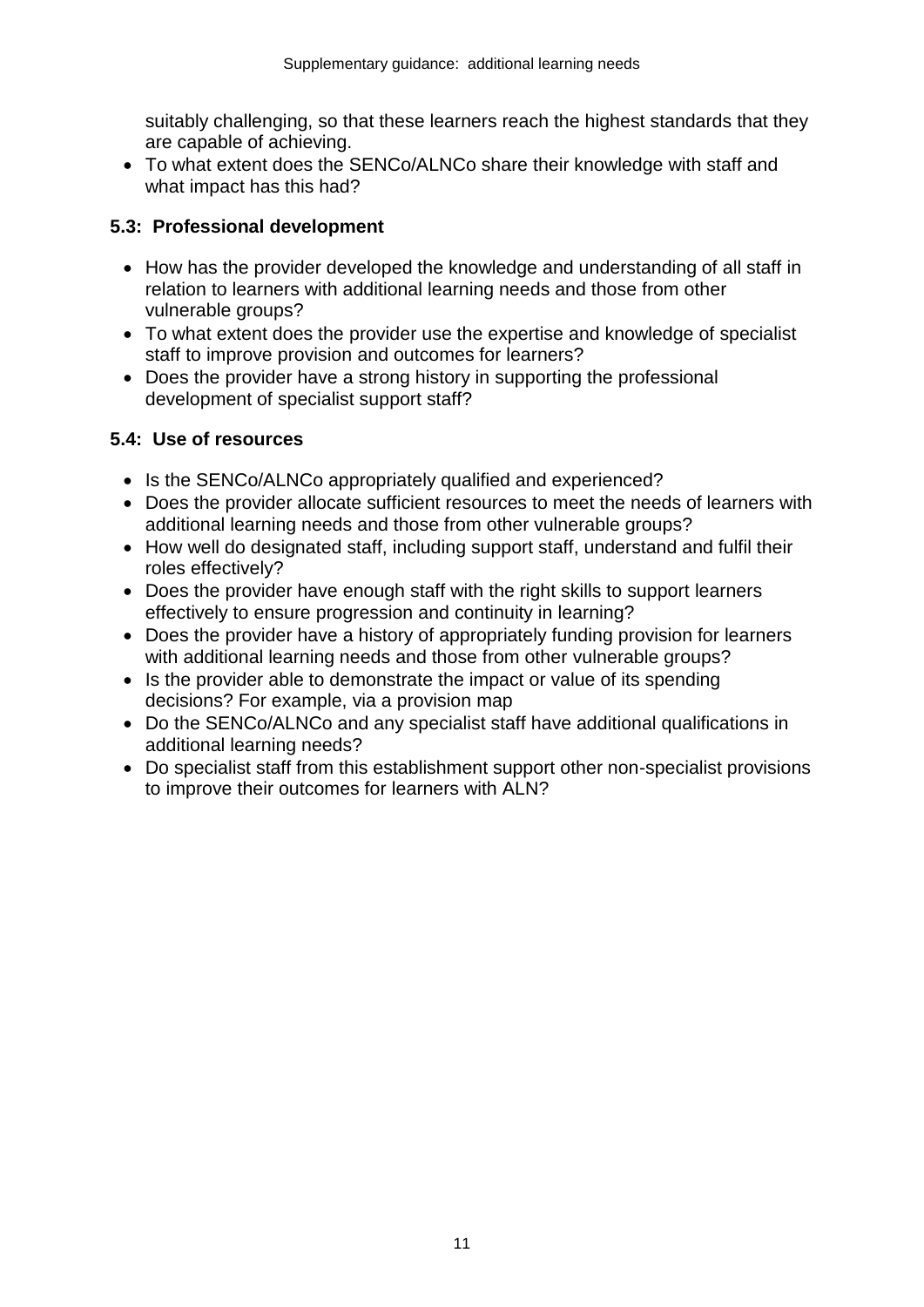#### **Annex 1: Overview of proposed changes to SEN legislation**

The Additional Learning Needs and Education Tribunal (Wales) Bill.

The Bill will replace existing legislation in relation to special educational needs (SEN) and the assessment of children and young people with learning difficulties and/or disabilities (LDD) in post 16 education and training.

#### **Objectives of the Bill**

3

•A unified piece of legislation to support children and young people aged 0-25 with additional learning needs in providers and futher education institutions;

•An integrated, collaborative process of assessment, planning and monitoring which facilitates early, timely and effective interventions; and

•A fair and transparent system for providing information and advice and for resolving concerns and appeals.

#### **The objectives will be supported by the following aims:**

- 1 The term special educational need (SEN) will be replaced with the term additional learning need (ALN)
- 2 The legislation will cover children and young people in 0-25 age range. However, the Bill will not cover post 16 learners in work based training, including apprenticeships or those learners in higher education.
- 3 Statements of special education needs, individual education plans and other planning documents will be replaced by the individual development plan (IDP). The IDP will be the single statutory plan. As a result, all children and young people with ALN will have the legal right to access the provision stated on the IDP.
- 4 Person centered planning will increase the participation of all children and young people.
- 5 The Bill is intended to create high aspirations and improve outcomes for all learners with ALN.
- 6 There is an emphasis in the Bill on stronger collaboration with all partners and a focus on disagreement resolution at a local level.
- 7 With this in mind, it is hoped that the reforms will result is a simpler, less adversarial system than at present.
- 8 A new statutory role in local health boards has been created. The Designated Education Clinical Lead Officer will be responsible for ensuring that appropriate assessments are undertaken when referrals are made.
- 9 The right to appeal to the tribunal has been increased to 25 year olds.
- 10 A new mandatory Code of Practice will be written.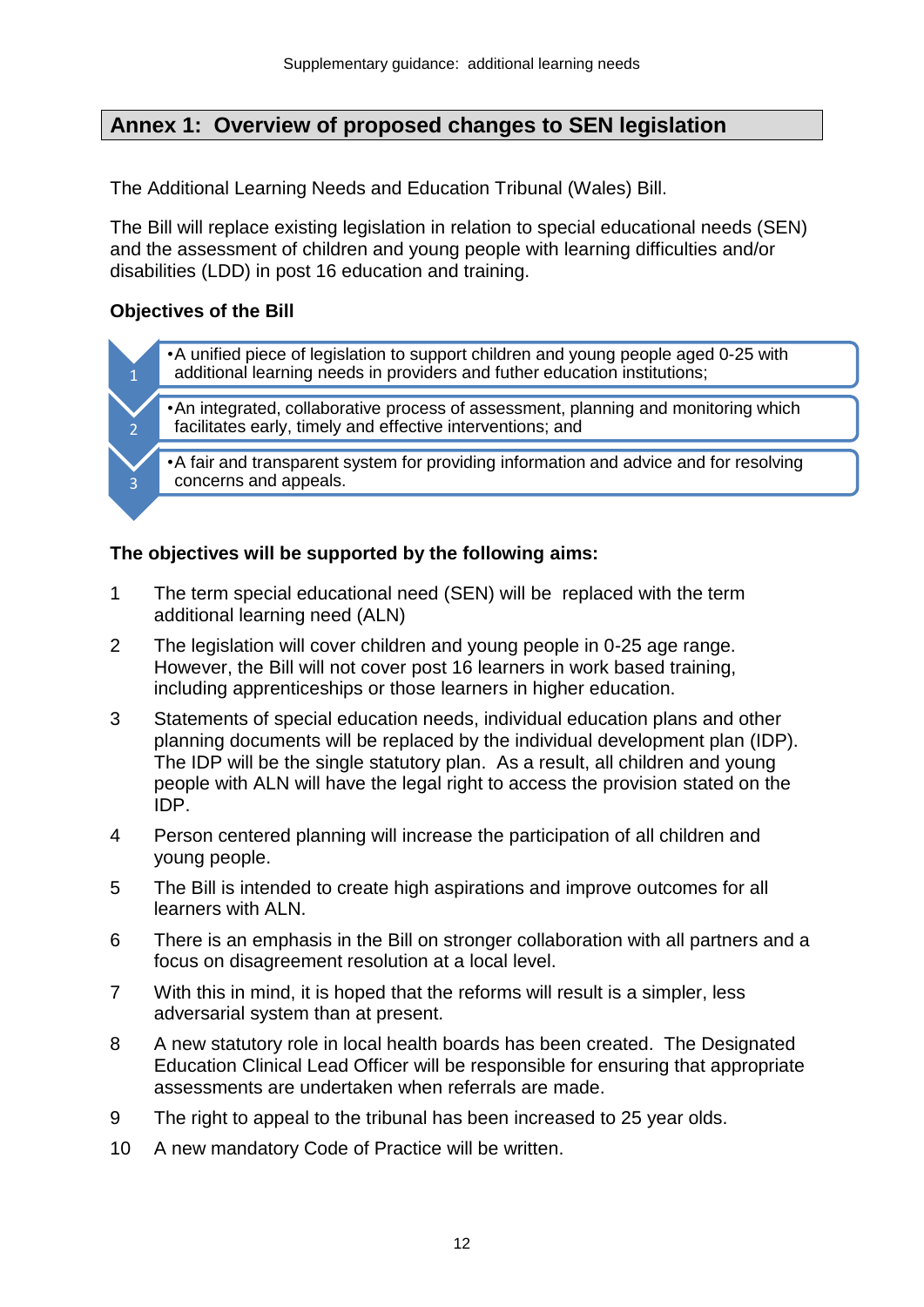In addition:

- A new statutory role of additional learning needs co-ordinator (ALNCo) will be introduced to replace special educational needs co-ordinator (SENCo). The requirement to have access to an ALNCo will cover the 0-25 age range.
- The Welsh Government intends to introduce a Masters level qualification for ALNCos.
- The new code of practice will outline, what has to be included in IDPs.
- The requirements of the Bill will be phased in over a five year period.

#### **Person centered planning**

**The following is taken from the [Welsh Government guidance on person](http://learning.gov.wales/docs/learningwales/publications/150909-reviews-toolkit-en.pdf)  [centered reviews:](http://learning.gov.wales/docs/learningwales/publications/150909-reviews-toolkit-en.pdf)**

The principles of person-centred reviews are to keep the learner at the centre, have information available to all and to enable everyone to contribute on an equal footing. As long as you adhere to those principles, then the way the review happens can be as varied as the learners you support.

Person centred reviews focus on:

- the aspirations of the learner and their family
- understanding what is important to the learner
- addressing what is important for the learner to develop and progress
- describing what good support looks like
- analysing what is working and not working from different perspectives
- developing an action plan based on person-centred outcomes.

The process and the meeting must include the learner, people they would like to be there and any key people who have to be there. It is a facilitated meeting which shares and records information in an open and transparent way.

The facilitator guides everyone at the review through a conversation to develop person-centred outcomes which move the learner towards their aspirations, change what isn't working, and build on or maintain what is working.

With the introduction of the Additional Learning Needs and Education Tribunal (Wales) Bill, person centred planning/reviews will become common place. A few providers are already using this methodology to inform learners' IDPs.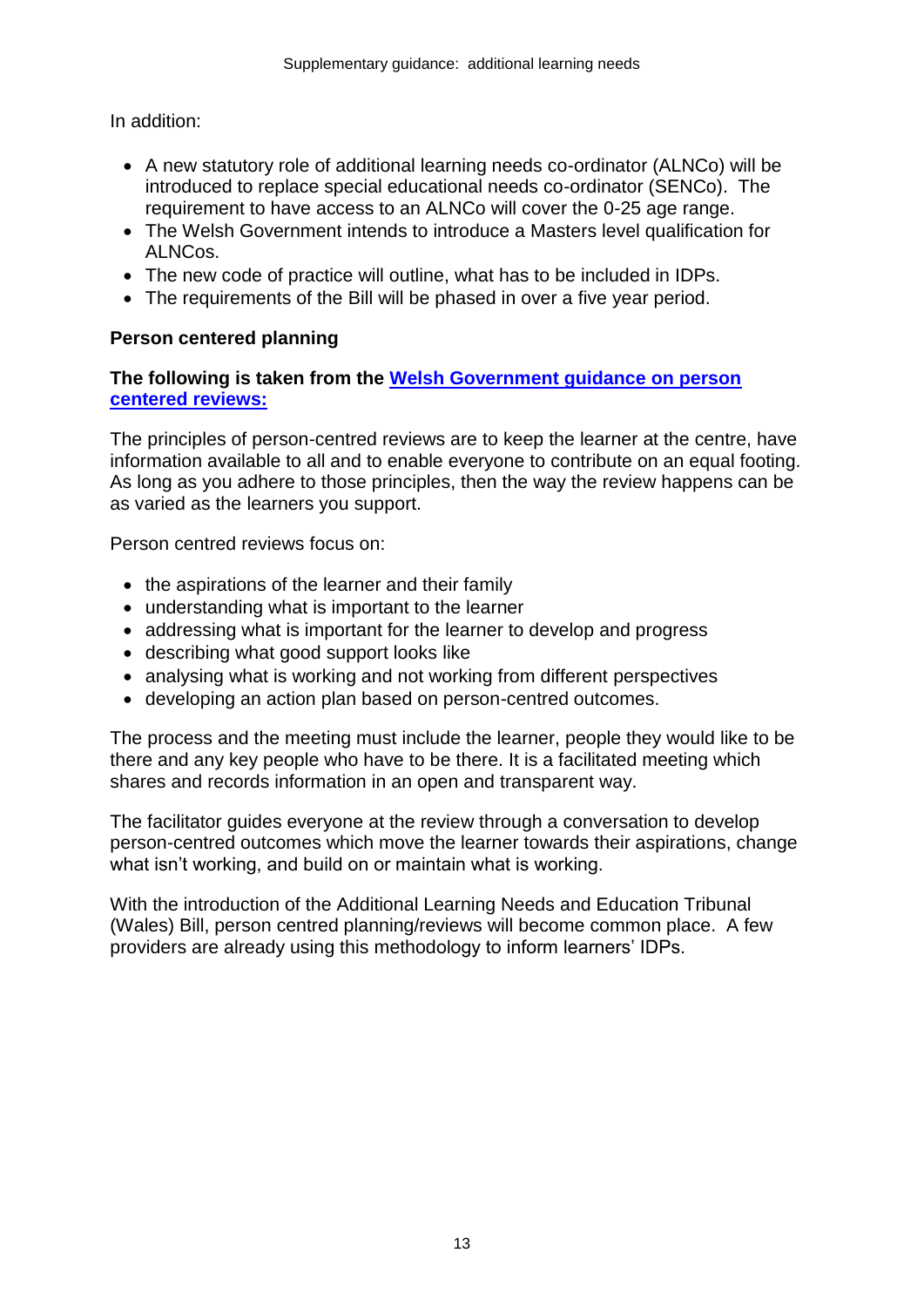#### **Annex 2: Planning documents for learners with additional learning needs**

Currently there are number of different documents or plans that set out the additional needs of learners. These include:

| Individual Play Plan (IPP)                                         | generally used for learners in the Foundation<br>Phase                                                                                                                                                                                                                                                              |
|--------------------------------------------------------------------|---------------------------------------------------------------------------------------------------------------------------------------------------------------------------------------------------------------------------------------------------------------------------------------------------------------------|
| Individual Education Plan (IEP),<br>Individual Learning Plan (ILP) | a document that sets out the specifics of a<br>child's/young person's learning difficulty and the<br>steps to be taken by the provider to best support<br>the child/young person over-come the difficulty.                                                                                                          |
| Individual Behaviour Plan (IBP)                                    | generally used for learners who may have<br>difficulty in managing their emotional responses<br>in provider.                                                                                                                                                                                                        |
| Pastoral Support Plan (PSP)                                        | a document that states the support that needs to<br>be provided by provider and other services to<br>prevent a child from being excluded or to<br>prevent criminal activity.                                                                                                                                        |
| Person centred plans or reviews                                    | a multi-agency approach to reviewing and<br>planning support and other provision needed for<br>learners with ALN to meet agreed learning and<br>social targets. Learners are at the heart of the<br>decision making process. Person Centred<br>planning will become common-place as the ALN<br>Bill is implemented. |
| Personal Education Plan (PEP)                                      | a document that sets out the learning needs of<br>children who are looked after.                                                                                                                                                                                                                                    |
| <b>Statement of Special</b><br><b>Educational Needs</b>            | Statements of special educational needs are<br>issued to learners with the most complex needs.<br>The contents of the statement guarantees, in<br>law, that the child should receive the provision<br>identified                                                                                                    |

With the legislative reform of additional learning needs it is likely that all of the above documents will be replaced by the individual development plan (IDP).

In preparation for the reforms, a few providers are piloting the use of the individual development plan (IDP). In essence, the IDP should cover all of the aspects that are currently covered in the above listed plans. Further guidance on IDPs will be provided by the Welsh Government in due course.

IDPs are currently non-statutory and do not replace statements of special educational needs.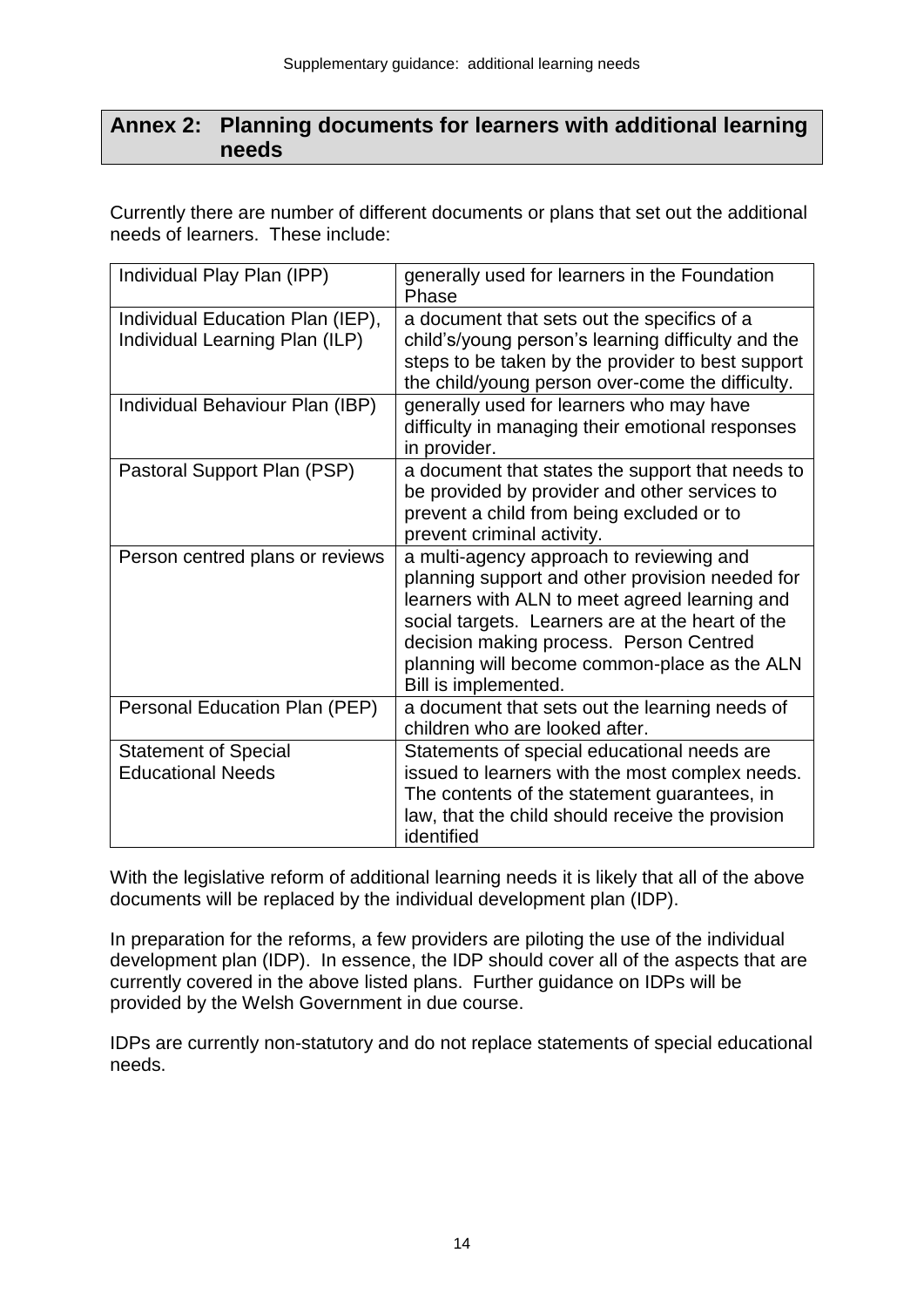Irrespective of the plan that a child or young person may have inspectors should consider the following questions when evaluating these plans:

- Does the plan include details of the child's difficulty/difficulties?
- Does the plan include details of the provision that is needed to support the child?
- Does the plan clearly identify strategies that staff are to use?
- How does the provider know if staff are consistent in using the identified strategies?
- Does the plan include targets that are measurable and are appropriate to the identified difficulty?
- Are targets appropriate and sufficiently challenging?
- Does the plan have a start and review date? IEPs for example should be reviewed twice a year and ideally every term. It should include the views of the parents and the learner
- Is there clear evidence of progress that the child is making in relation to the targets for improvement?
- Does the plan include recent assessment and achievement information?
- Are learners involved in setting their targets and reviewing their progress?
- Are parents involved in setting and reviewing targets and progress?
- Are all staff working with learners with additional learning needs aware of the targets and monitoring procedures for individuals?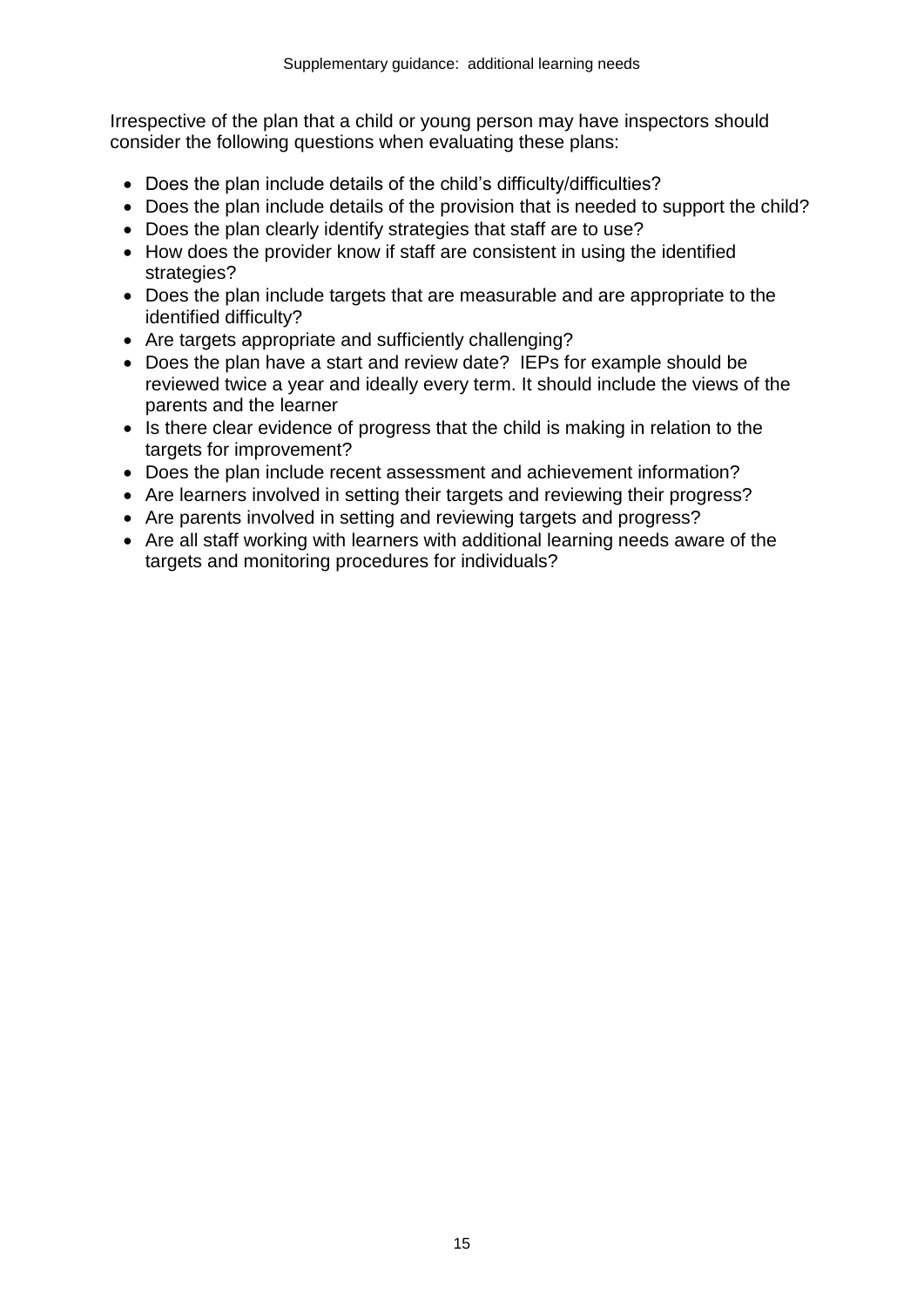#### **Annex 3: Local authority specialist class for learners with SEN/ALN**

#### **Local authority specialist classes**

These are classes that are established in mainstream providers, by the local authority. These classes may also be more commonly known as learning support centres, enhanced teaching facilities or learning resource bases etc.

LA specialist classes are provided for children with needs that cannot be ordinarily met in a mainstream class. Learners that attend an LA specialist class will have an additional learning need, for example autism, speech communication and language difficulties, severe learning difficulties, visual or hearing impairments.

Learners will benefit from higher staffing ratios than mainstream and staff will usually have specialist qualifications, knowledge or experience in working with the identified needs that learners have.

Depending on their need, some learners may be taught almost exclusively in the specialist class and others may benefit from being taught alongside mainstream peers.

The prompts provided against the five inspection areas are equally applicable to local authority specialist classes.

In addition, inspectors should consider the following questions:

- How much do learners in the specialist class benefit from learning experiences across the whole school?
- How well is the expertise in the specialist class used to improve outcomes for learners with ALN across the school?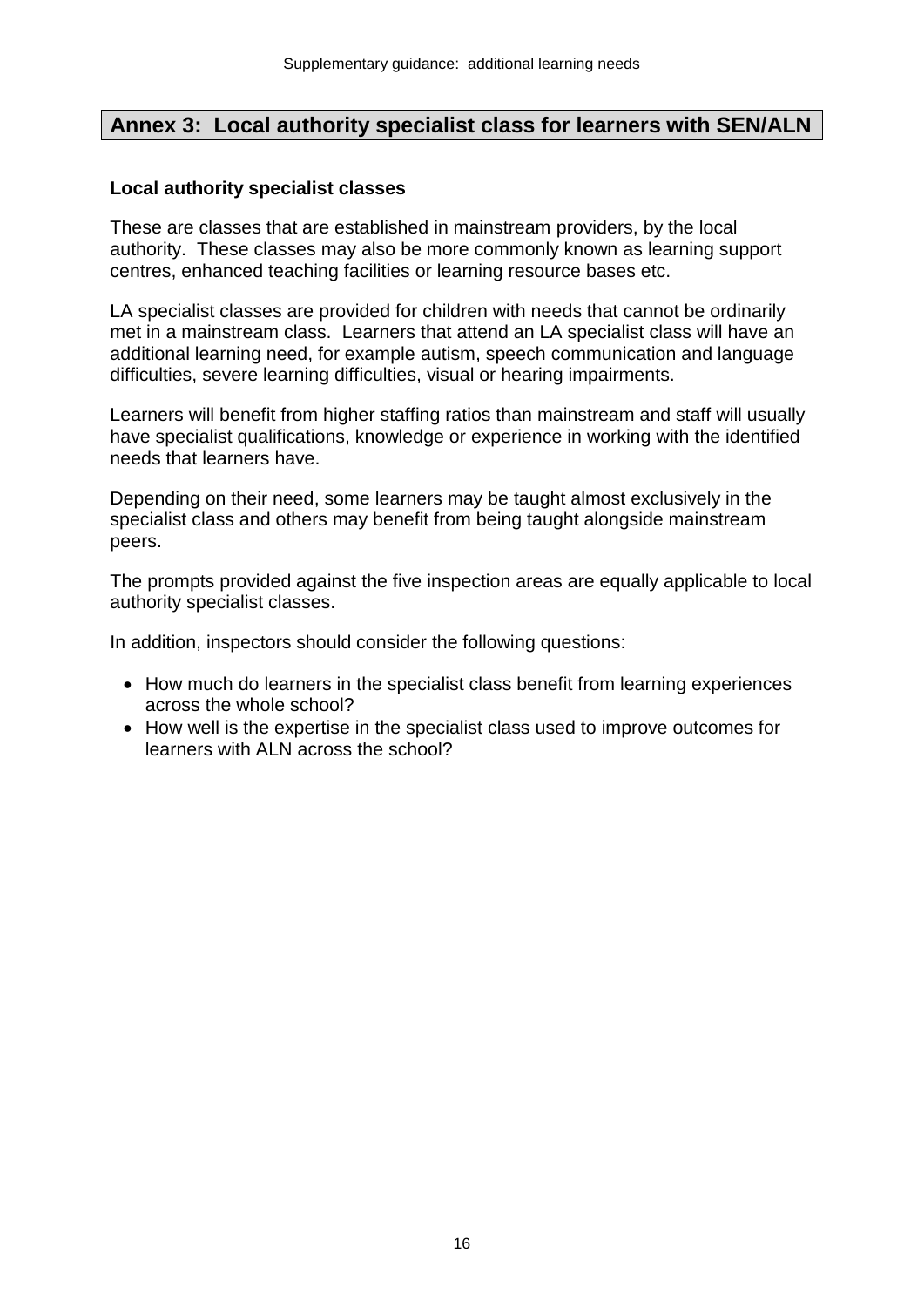#### **Annex 4: Additional provision to manage behaviour and support**

The provider may have 'inclusion', 'nurture' or 'learning support' provision to remove learners that disrupt lessons. Inspectors should consider the following questions when evaluating this learning and provision:

- Is there a clear pathway of referral and is this system used appropriately?
- How well do senior leaders analyse the effectiveness of the provider's strategies – are they aware of patterns of repeated removal or frequent removal from one teacher or subject?
- Do senior leaders use the analysis of patterns to decide when learners or teachers need additional support?
- How well is further action taken, such as use of support assistants, informing parents, planned sanctions? (Look at when, why, how often and what.)
- How effective is teaching and learning in the 'inclusion' provision?
- Is there suitable coherence between learners' needs and the intervention?
- $\bullet$  Does learners' behaviour improve during their time in the provision  $-$  how is this evidenced?
- Is improved behaviour maintained on return to their usual classes?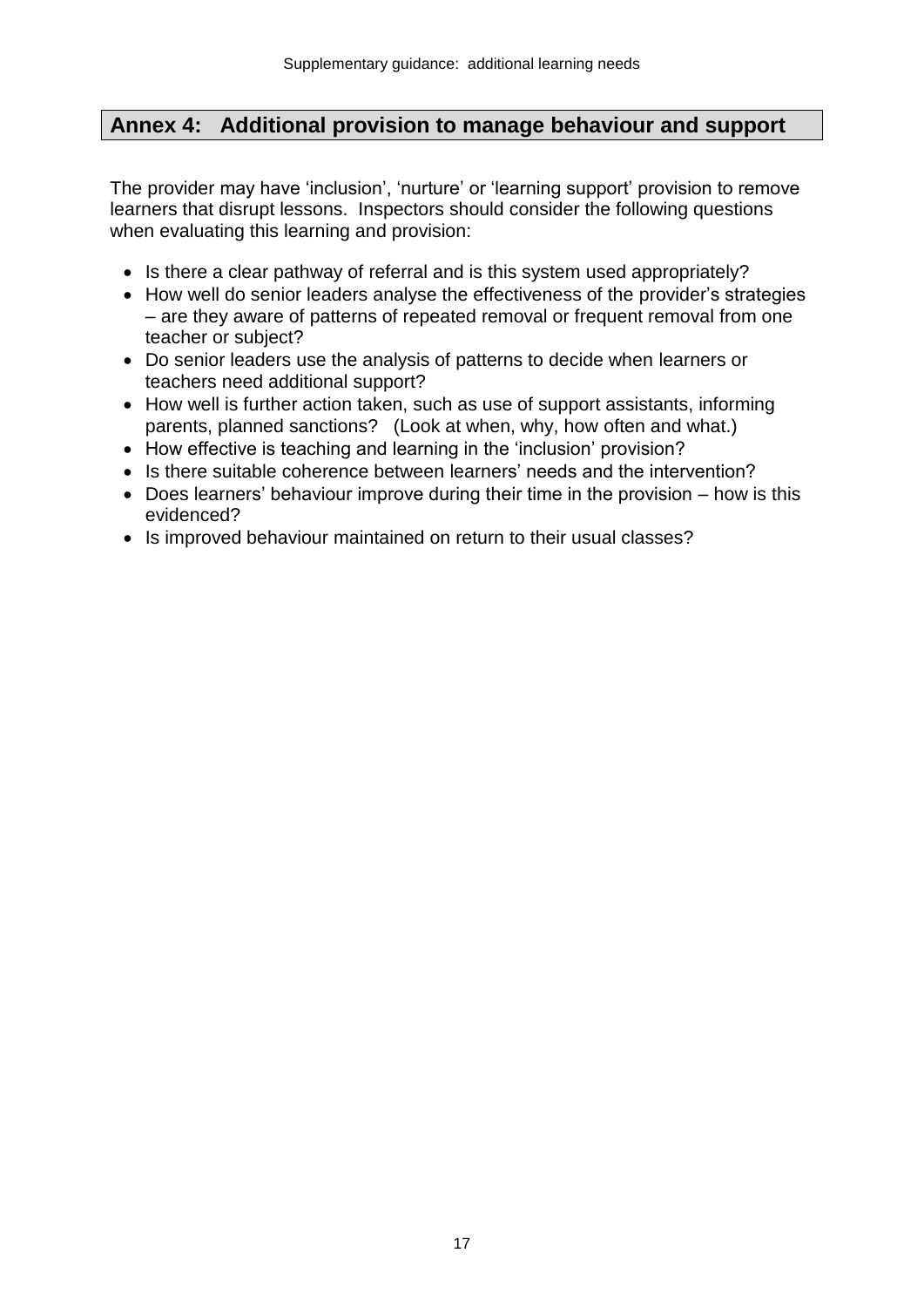#### **Annex 5: Example of provision map**

#### Example provision map **Year Group Class / Pupil / Person Provision / Resource Individual Group Academic Year Type / Grade of Support Total No. of Hrs / Week Total No. of Weeks Total (£) Funded**   $\frac{1}{2}$  By **Type / Grade of Support Total No. of Hrs / Week Total No. of Weeks Total (£) Funded By % Outcomes <sup>1</sup> <sup>2</sup> <sup>3</sup> <sup>4</sup>** Rec Confidence Building<br>Group  $\frac{1}{\text{Group}}$   $\begin{bmatrix} \text{Group} & \text{Group} \end{bmatrix}$   $\begin{bmatrix} \text{Group} & \text{Group} \end{bmatrix}$   $\begin{bmatrix} 2010/11 & 100 \ 100 & 200 \end{bmatrix}$   $\begin{bmatrix} 200 & 100 \ 100 & 200 \end{bmatrix}$   $\begin{bmatrix} \text{Group} & \text{Group} \end{bmatrix}$   $\begin{bmatrix} \text{Group} & \text{Group} \end{bmatrix}$   $\begin{bmatrix} \text{Group} & \text{Group} \end{bmatrix}$ Rec PATHS Class Support 2010/11 #N/A 100 M3 1.00 39.00 £963.02 School 100 Yr 1 Behaviour Support Group SEN 2010/11 TA2 2.00 39.00 £907.55 LA 100 #N/A 100 Yr 1 Literacy Support Group SEN 2010/11 TA2 7.00 39.00 £3,176.41 School 100 #N/A 100 Yr 2 Additional Support Individually 2010/11 TA2 10.00 39.00 £4,537.73 LA 100 #N/A 100 Yr 2 Additional Support Individually 2010/11 TA2 10.00 39.00 £4,537.73 School 100 #N/A 100 Yr 3 SAP Group EI 2010/11 TA2 2.00 39.00 £907.55 School 100 M6 2.00 39.00 £2,414.21 School 100 Yr 4 Catch Up / Dyfal Donc | Individually | 2010/11 | TA2 | 6.00 | 39.00 | £2,722.64 School | 100 | #N/A 100 | #N/A 100 | #N/A 100 | #N/A 100 | #N/A 100 | #N/A 100 | #N/A 100 | #N/A 100 | #N/A 100 | #N/A 100 | #N/A 100 | # Yr 4 Speech & Language<br>Programmes Programmes Individually 2010/11 #N/A <sup>100</sup> M2 1.00 39.00 £891.17 School <sup>100</sup> Yr 5 | Behaviour Support | Individually | 2010/11 | TA2 | 1.50 | 39.00 | £680.66 | LA |100 | 100 | 100 | 100 | Yr 5 Math Group Group SEN 2010/11 #N/A 100 M5 1.00 39.00 £1,118.61 School 100 Yr 6 Medical Intervention Individually 2010/11 TA3 3.00 39.00 £1,684.80 School 100 #N/A 100 Yr 6 MAT Art Club Group EI 2010/11 #N/A 100 M6 1.00 30.00 £928.54 School 100 Yr 1 HI/VI/MSI Support Individually 2010/11 #N/A 100 Specialist Teacher (LA)2.00 30.00 £2,940.00 LA 100 Yr 2 Specialist Teaching<br>Support Support Group SEN 2010/11 #N/A <sup>100</sup> Specialist Teacher (LA)4.00 39.00 £7,644.00 LA <sup>100</sup> Yr 3 Behaviour Support Group SEN 2010/11 TA2 3.00 39.00 £1,361.32 School 100 #N/A 100 **Provision Costs Teaching Assistants Teachers CRIS Analysis**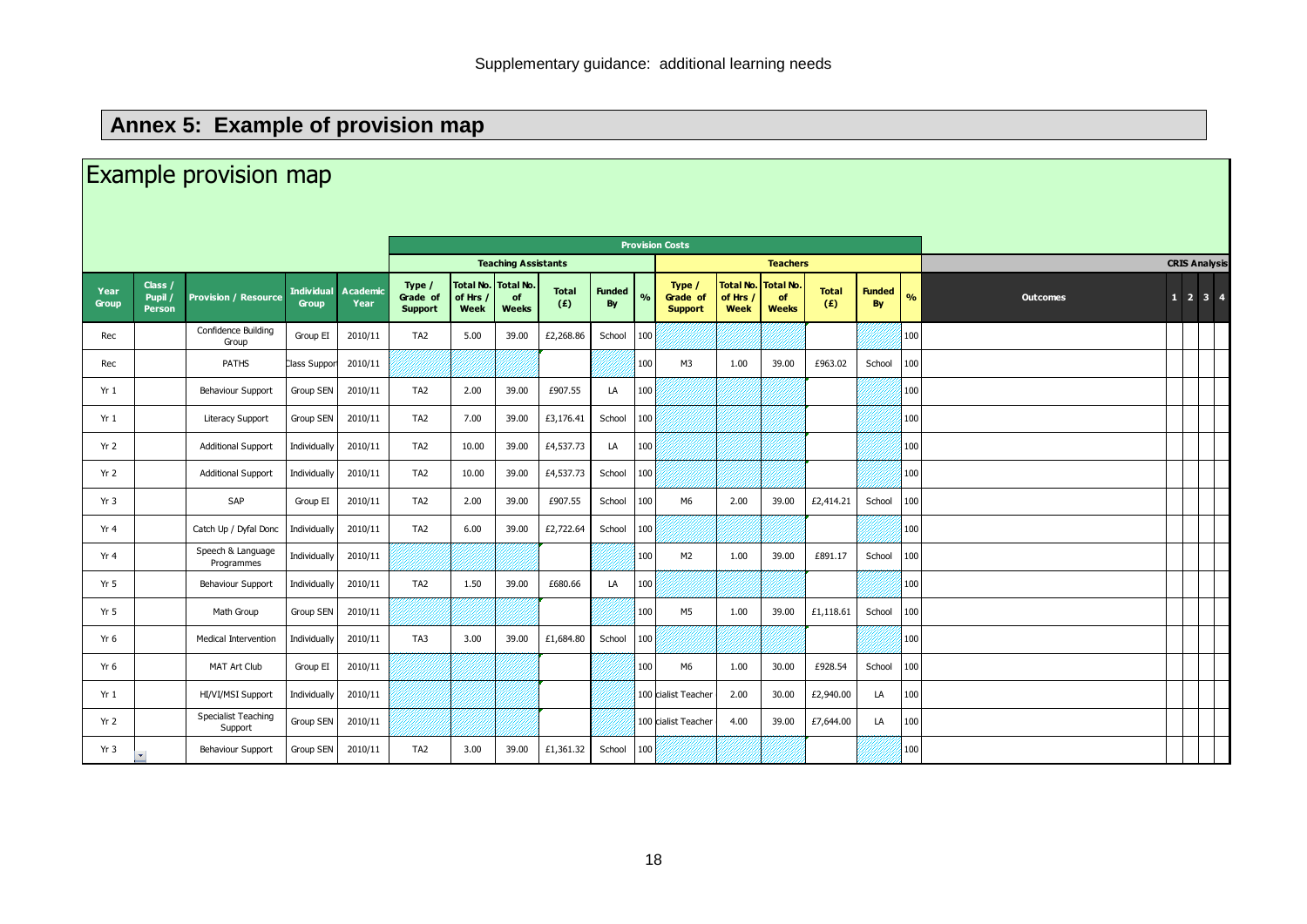#### **Annex 6: Special Educational Needs Code of Practice (2004)**

Until the Additional Learning Needs and Education Tribunal (Wales) Act receives Royal Assent, the following still applies:

In making provision for learners with special educational needs (SEN) maintained providers must meet statutory requirements.<sup>2</sup> They must follow the SEN Code of Practice for Wales (2004) which provides guidance in relation to the statutory duties and rights contained in:

- Part IV of the Education Act, 1996; and
- The Special Educational Needs and Disability Act (SENDA) 2001.

The graduated response recognises that there is a continuum of need through:

- early years or provider action, where provision is made by early years providers or providers
- early years or provider action plus, where provision is made by early years providers or providers, with additional advice and support from the local authority support services or partner agencies
- statutory assessment and provision made jointly by early years providers or providers, the local authority and, in some cases, partner agencies

Although the legislation in the Code of Practice describes the statutory duties of local authorities and providers, it does not define precisely which learners should have their needs met by each of these degrees of response.

The statutory framework requires local authorities and providers to plan to increase access for disabled learners and to develop inclusive education for all children and young people.

 $\overline{a}$ 

<sup>&</sup>lt;sup>2</sup> The duty to have regard to the SEN Code of practice does not apply to independent providers.